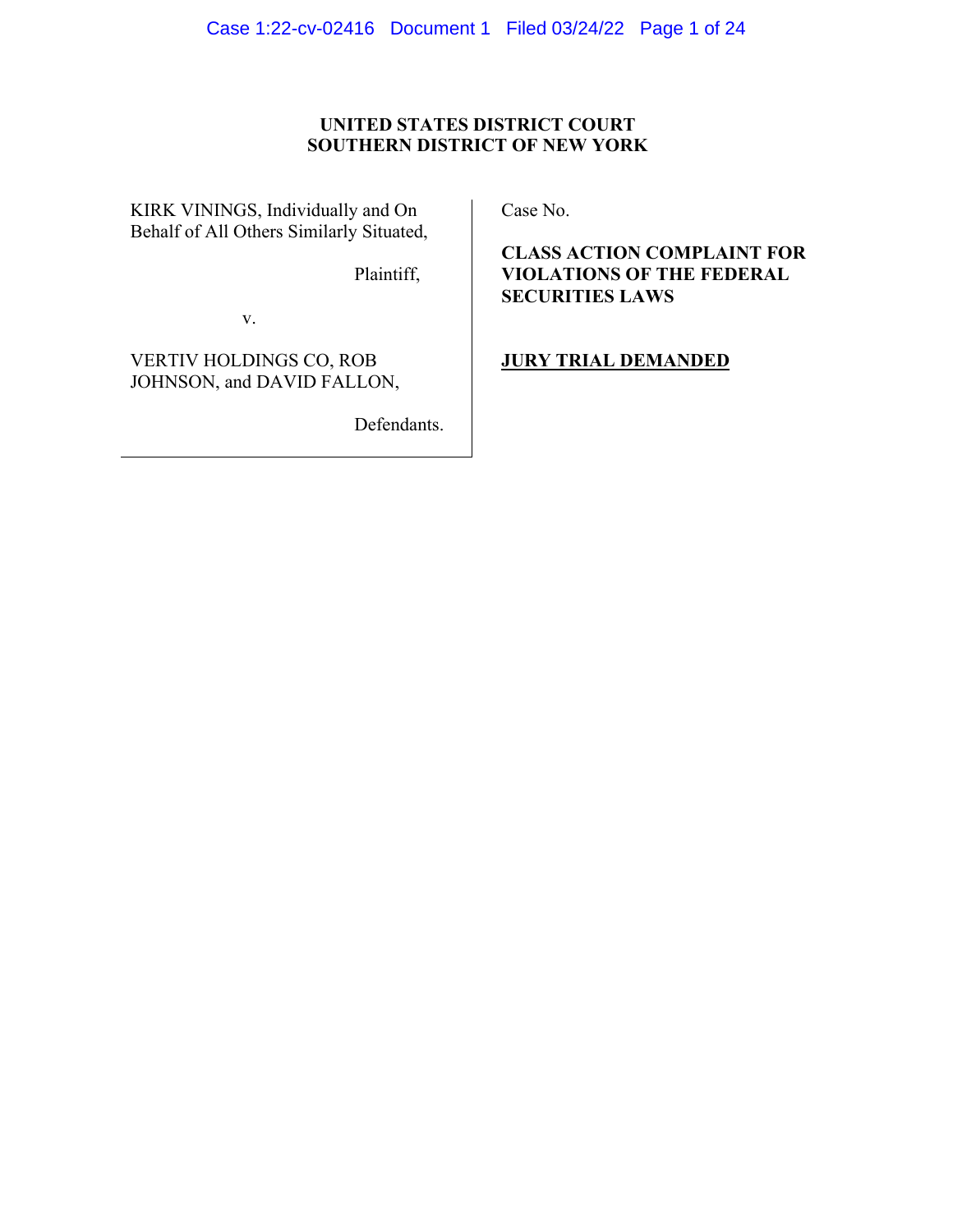### Case 1:22-cv-02416 Document 1 Filed 03/24/22 Page 2 of 24

Plaintiff Kirk Vinings ("Plaintiff"), individually and on behalf of all others similarly situated, by and through his attorneys, alleges the following upon information and belief, except as to those allegations concerning Plaintiff, which are alleged upon personal knowledge. Plaintiff's information and belief is based upon, among other things, his counsel's investigation, which includes without limitation: (a) review and analysis of regulatory filings made by Vertiv Holdings Co ("Vertiv" or the "Company") with the United States ("U.S.") Securities and Exchange Commission ("SEC"); (b) review and analysis of press releases and media reports issued by and disseminated by Vertiv; and (c) review of other publicly available information concerning Vertiv.

#### **NATURE OF THE ACTION AND OVERVIEW**

1. This is a class action on behalf of persons and entities that purchased or otherwise acquired Vertiv securities between April 28, 2021 and February 23, 2022, inclusive (the "Class Period"). Plaintiff pursues claims against the Defendants under the Securities Exchange Act of 1934 (the "Exchange Act").

2. Vertiv purports to be a "global leader in the design, manufacturing and servicing of critical digital infrastructure technology that powers, cools, deploys, secures and maintains electronics that process, store and transmit data." Its offerings include power management products, thermal management products, integrated rack systems, modular solutions, and management systems for monitoring and controlling digital infrastructure.

3. On February 23, 2022, at 6:00 a.m. Eastern, Vertiv reported disappointing financial results, including \$0.06 earnings per share for fourth quarter 2021, missing analyst estimates of \$0.28 per share. Vertiv's Chief Executive Officer attributed the poor results to management "consistently underestimat[ing] inflation and supply chain constraints for both timing and degree, which dictated a tepid 2021 pricing response."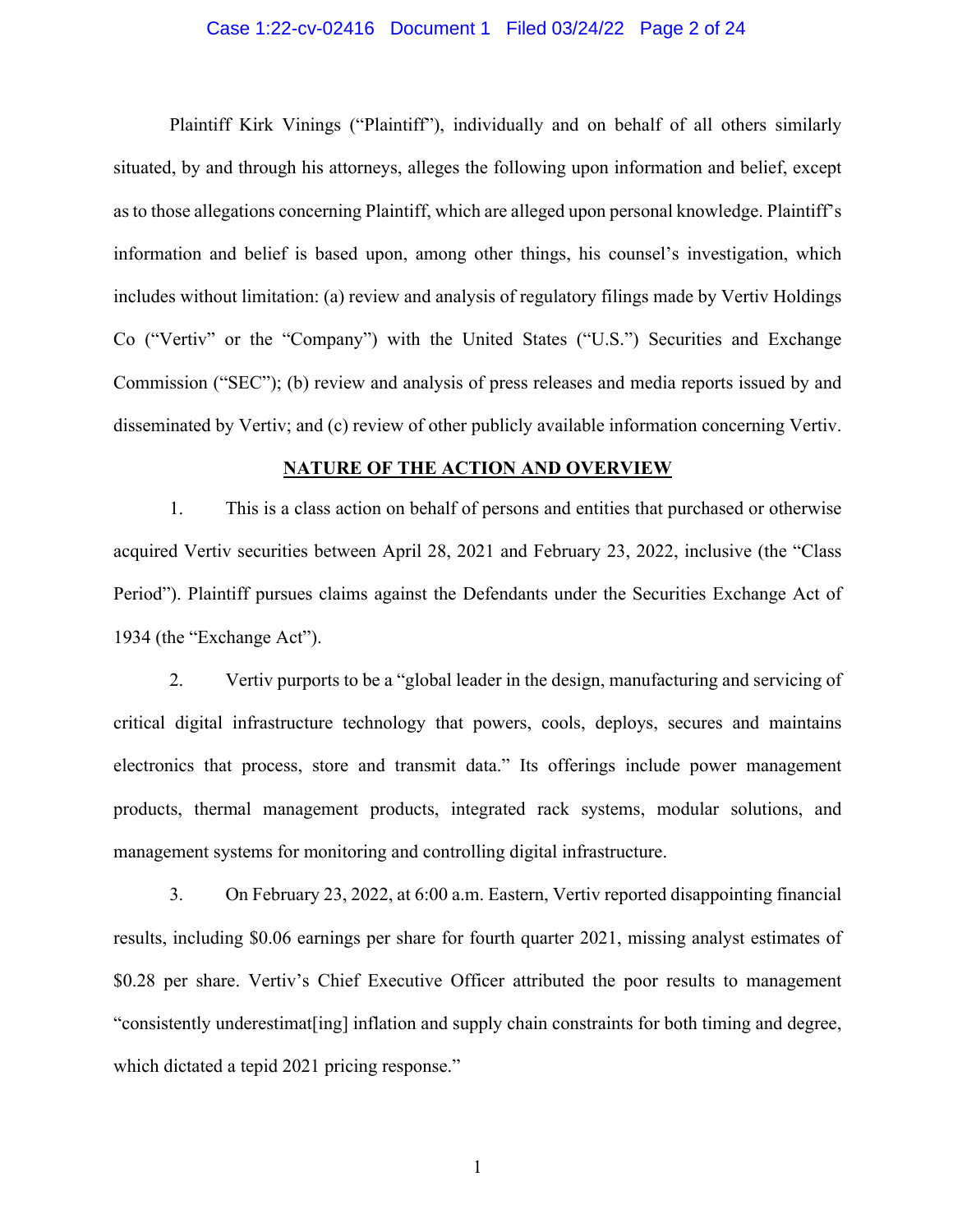### Case 1:22-cv-02416 Document 1 Filed 03/24/22 Page 3 of 24

4. On this news, the Company's stock price fell \$7.19, or 37%, to close at \$12.38 per share on February 23, 2022, on unusually heavy trading volume.

5. Throughout the Class Period, Defendants made materially false and/or misleading statements, as well as failed to disclose material adverse facts about the Company's business, operations, and prospects. Specifically, Defendants failed to disclose to investors: (1) that the Company could not adequately respond to supply chain issues and inflation by increasing its prices; (2) that, as a result of the increasing costs, Vertiv's earnings would be adversely impacted; and (3) that, as a result of the foregoing, Defendants' positive statements about the Company's business, operations, and prospects were materially misleading and/or lacked a reasonable basis.

6. As a result of Defendants' wrongful acts and omissions, and the precipitous decline in the market value of the Company's securities, Plaintiff and other Class members have suffered significant losses and damages.

#### **JURISDICTION AND VENUE**

7. The claims asserted herein arise under Sections 10(b) and 20(a) of the Exchange Act (15 U.S.C. §§ 78j(b) and 78t(a)) and Rule 10b-5 promulgated thereunder by the SEC (17 C.F.R. § 240.10b-5).

8. This Court has jurisdiction over the subject matter of this action pursuant to 28 U.S.C. § 1331 and Section 27 of the Exchange Act (15 U.S.C. § 78aa).

9. Venue is proper in this Judicial District pursuant to 28 U.S.C. § 1391(b) and Section 27 of the Exchange Act (15 U.S.C. § 78aa(c)). Substantial acts in furtherance of the alleged fraud or the effects of the fraud have occurred in this Judicial District. Many of the acts charged herein, including the dissemination of materially false and/or misleading information, occurred in substantial part in this Judicial District.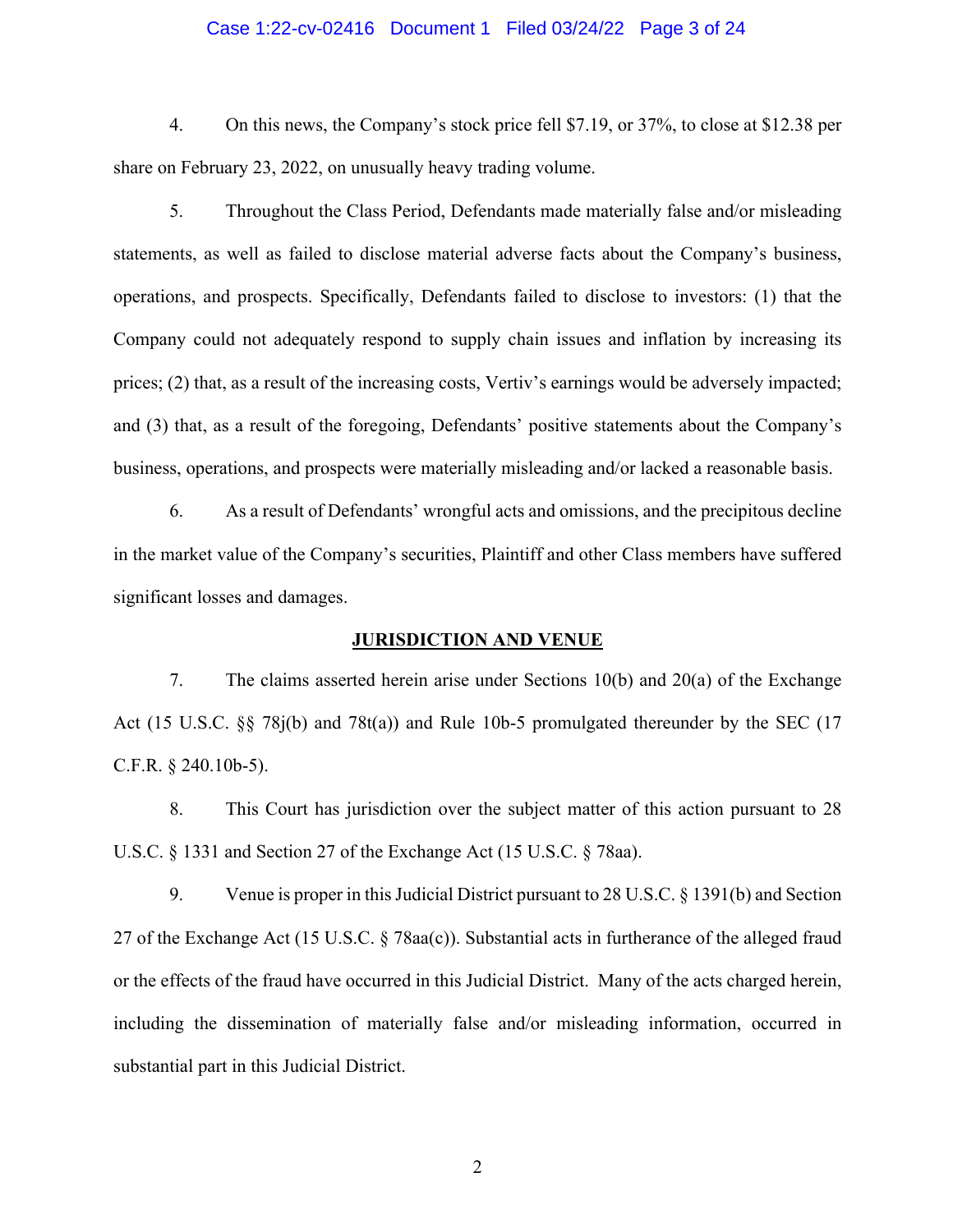### Case 1:22-cv-02416 Document 1 Filed 03/24/22 Page 4 of 24

10. In connection with the acts, transactions, and conduct alleged herein, Defendants directly and indirectly used the means and instrumentalities of interstate commerce, including the United States mail, interstate telephone communications, and the facilities of a national securities exchange.

#### **PARTIES**

11. Plaintiff Kirk Vinings, as set forth in the accompanying certification, incorporated by reference herein, purchased Vertiv securities during the Class Period, and suffered damages as a result of the federal securities law violations and false and/or misleading statements and/or material omissions alleged herein.

12. Defendant Vertiv is incorporated under the laws of Delaware with its principal executive offices located in Columbus, Ohio. Vertiv's Class A common stock trades on the New York Stock Exchange ("NYSE") under the symbol "VRT."

13. Defendant Rob Johnson ("Johnson") was the Company's Chief Executive Officer ("CEO") at all relevant times.

14. Defendant David Fallon ("Fallon") was the Company's Chief Financial Officer ("CFO") at all relevant times.

15. Defendants Johnson and Fallon (collectively the "Individual Defendants"), because of their positions with the Company, possessed the power and authority to control the contents of the Company's reports to the SEC, press releases and presentations to securities analysts, money and portfolio managers and institutional investors, i.e., the market. The Individual Defendants were provided with copies of the Company's reports and press releases alleged herein to be misleading prior to, or shortly after, their issuance and had the ability and opportunity to prevent their issuance or cause them to be corrected. Because of their positions and access to material nonpublic information available to them, the Individual Defendants knew that the adverse facts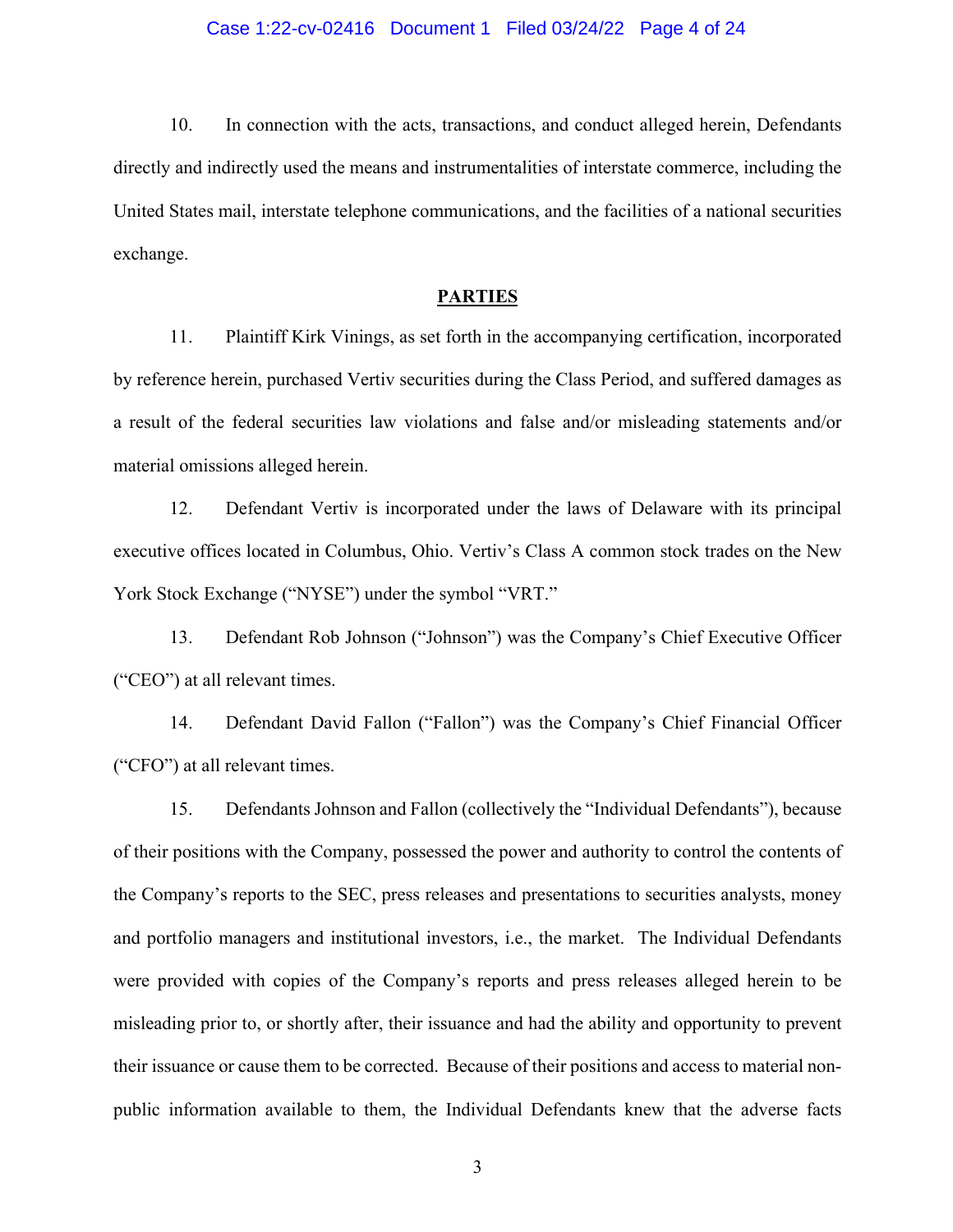specified herein had not been disclosed to, and were being concealed from, the public, and that the positive representations which were being made were then materially false and/or misleading. The Individual Defendants are liable for the false statements pleaded herein.

## **SUBSTANTIVE ALLEGATIONS**

## **Background**

16. Vertiv purports to be a "global leader in the design, manufacturing and servicing of critical digital infrastructure technology that powers, cools, deploys, secures and maintains electronics that process, store and transmit data." Its offerings include power management products, thermal management products, integrated rack systems, modular solutions, and management systems for monitoring and controlling digital infrastructure.

## **Materially False and Misleading Statements Issued During the Class Period**

17. The Class Period begins on April 28, 2021. On that day, Vertiv announced its first

quarter 2021 financial results in a press release that stated, in relevant part:<sup>1</sup>

- Strong net sales growth of 22.4% and organic net sales growth of 19.5%(1) compared with last year's first quarter - with strength in all regions.
- Orders up 21% versus last year's first quarter fueling a record backlog of \$2.1 billion.
- Operating profit of \$80 million and adjusted operating profit of \$112 million, with operating profit margin of 7.3% and adjusted operating profit margin of 10.2%. Adjusted operating margin 790 basis points higher than prior year first quarter.
- Net cash from operating activities of \$61 million increased \$255 million, and free cash flow of \$43 million increased \$246 million from prior year first quarter. Strong quarter-end liquidity of \$1.1 billion.
- Earnings per share of \$0.09 and adjusted earnings per share of \$0.21 exceeding guidance.

<sup>&</sup>lt;sup>1</sup> Unless otherwise stated, all emphasis in bold and italics hereinafter is added.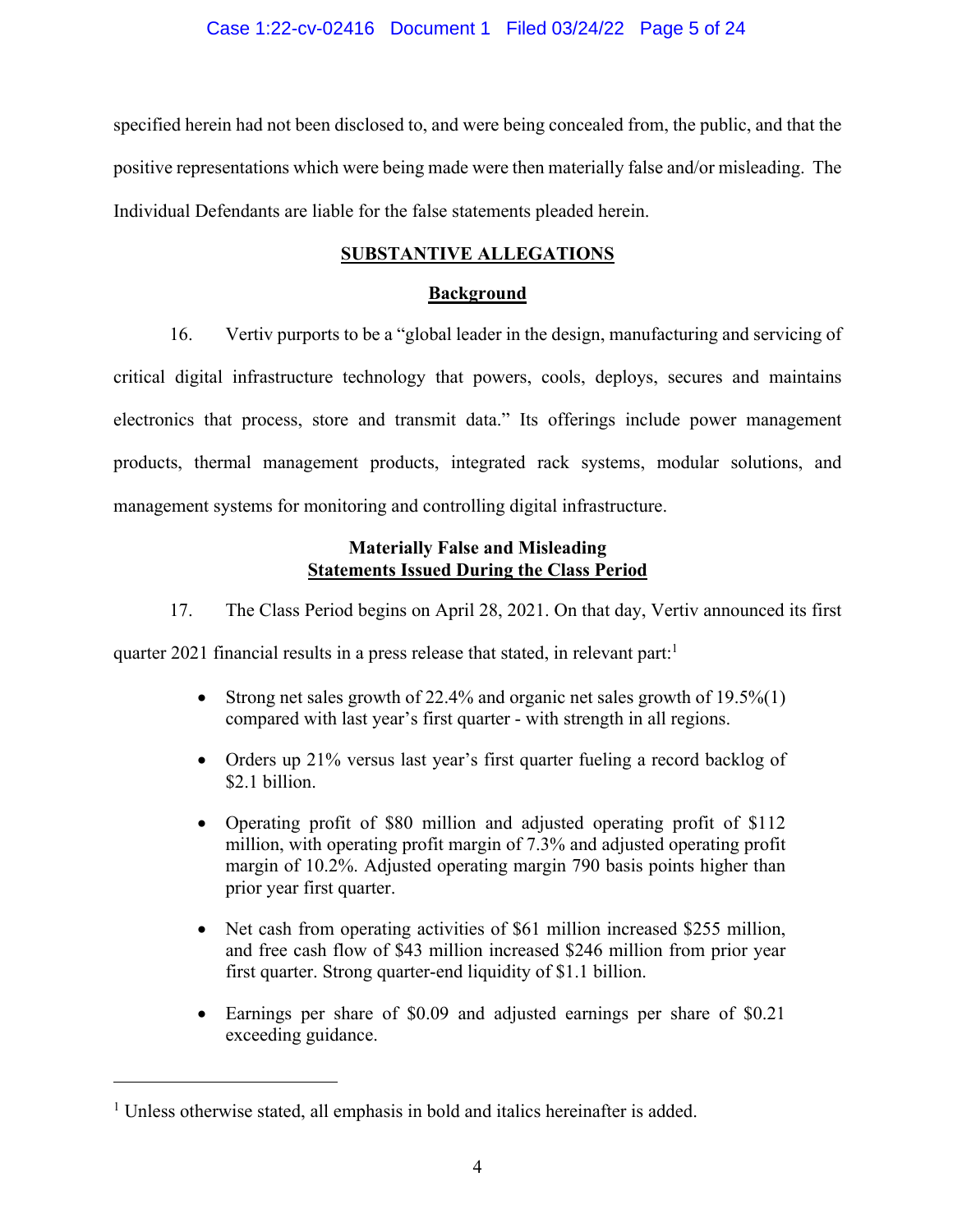• Vertiv raises full year 2021 net sales, adjusted operating profit and adjusted EPS guidance.

\* \* \*

# **Full Year and Second Quarter 2021 Guidance**

In part due to our strong first quarter performance, we are increasing our full year 2021 adjusted operating profit guidance to \$595 million (at the mid-point), \$20 million higher than our previous guidance. *This full year guidance includes the expected negative net impact in the remainder of the year of higher commodity and freight costs.*

|                           | Prior FY2021 Guidance | FY2021 Guidance     | 2Q 2021 Guidance    |
|---------------------------|-----------------------|---------------------|---------------------|
| Net sales                 | \$4,750M - \$4,800M   | \$4,875M - \$4,925M | \$1,190M - \$1,230M |
| Organic net sales growth  | $6.5\% - 7.5\%$       | $9.5\% - 10.5\%$    | 15.0% - 19.0%       |
| Adjusted operating profit | \$565M - \$585M       | \$585M - \$605M     | \$120M - \$130M     |
| Adjusted operating margin | $11.9\% - 12.2\%$     | $12.0\% - 12.3\%$   | $10.0\% - 10.6\%$   |
| <b>Adjusted EPS</b>       | $$1.01 - $1.06$       | $$1.08 - $1.14$     | $$0.22 - $0.24$$    |
| Free cash flow            | \$275M - \$295M       | \$290M - \$310M     |                     |

# 18. On April 30, 2021, Vertiv filed an amended Form 10-K for the period ended

December 31, 2020. It stated, in relevant part:

# *Failure to properly manage our supply chain and inventory could result in higher costs of production and delays in fulfilling customer orders, excess or obsolete materials or components, labor disruptions or shortages and delays in production.*

Our operations, particularly our manufacturing and service operations, depend on our ability to accurately anticipate both our needs, including raw materials, components, products and services, from third-party suppliers, and such suppliers' ability to timely deliver the quantities and quality required at reasonable prices. We have a large number of providers to support our global operations and breadth of offerings. In addition, certain of our suppliers are also competitors with us in one or more parts of our business and those suppliers may decide to discontinue business with us. Other supply chain risks that we could face include, but are not limited to, the following:

• Volatility in the supply or price of raw materials. Our products rely on a variety of raw materials and components, including steel, copper and aluminum and electronic components. We may experience a shortage of, or a delay in receiving, such materials or components as a result of strong demand, supplier capacity constraints or other operational disruptions, restrictions on use of materials or components subject to our governance and compliance requirements, disputes with suppliers or problems in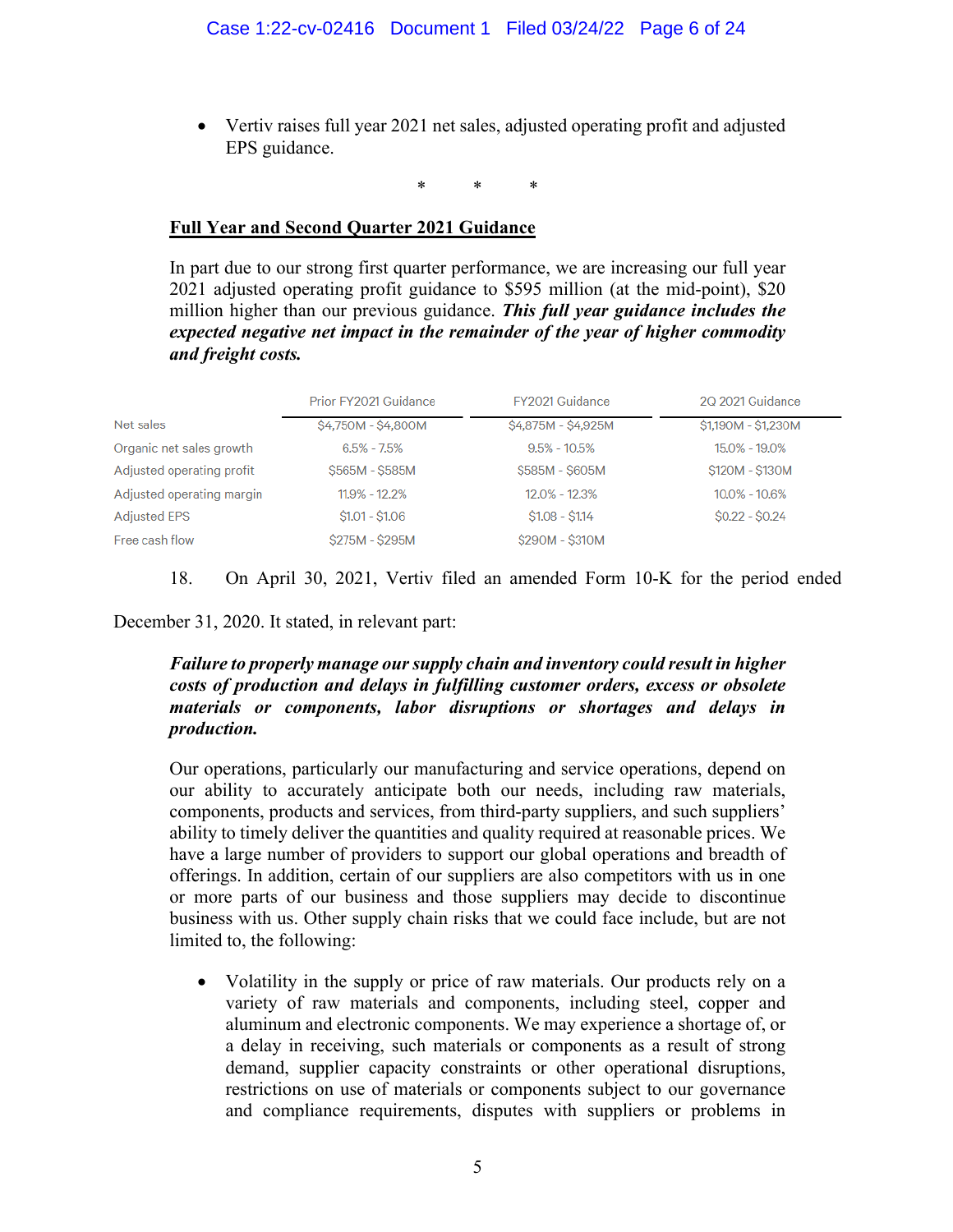transitioning to new suppliers. Moreover, prices for some of these materials and components have historically been volatile and unpredictable, and such volatility is expected to continue. Ongoing supply issues may require us to reengineer some offerings, which could result in further costs and delays. If we are unable to secure necessary supplies at reasonable prices or acceptable quality, we may be unable to manufacture products, fulfill service orders or otherwise operate our business. *We may also be unable to offset unexpected increases in material and component costs with our own price increases without suffering reduced volumes, revenues or operating income.*

\* \* \*

Any of these risks could have an adverse effect on our results of operations and financial condition.

(First emphasis in original.)

19. On July 28, 2021, Vertiv announced its second quarter 2021 financial results in a

press release that stated, in relevant part:

- Diluted earnings per share of \$0.03 increased \$0.20 and adjusted diluted earnings per share of \$0.31(1) increased \$0.15 from last year's second quarter.
- Customer demand remains robust with net sales growth of 25% and organic net sales growth of 20% from last year's second quarter, with double-digit sales growth in all regions.
- Record backlog of \$2.3 billion at the end of June. Order growth of 24% compared to prior year's second quarter.
- Second quarter operating profit of \$102 million increased \$32 million, or 45%, and adjusted operating profit of \$134 million increased \$31 million, or 30%, from last year's second quarter. Adjusted operating margin of 10.6%, up 40 basis points.

\* \* \*

Second quarter operating profit of \$102 million increased \$32 million, and adjusted operating profit of \$134 million increased \$31 million from the prior year quarter. Higher adjusted operating profit was driven by an \$80 million benefit from the profit flowthrough from higher organic volume offset primarily by an approximate \$25 million headwind from net material and freight inflation and \$20 million higher fixed costs in part due to discrete COVID-19 cost actions taken in last year's second quarter. The \$25 million of net material and freight inflation includes an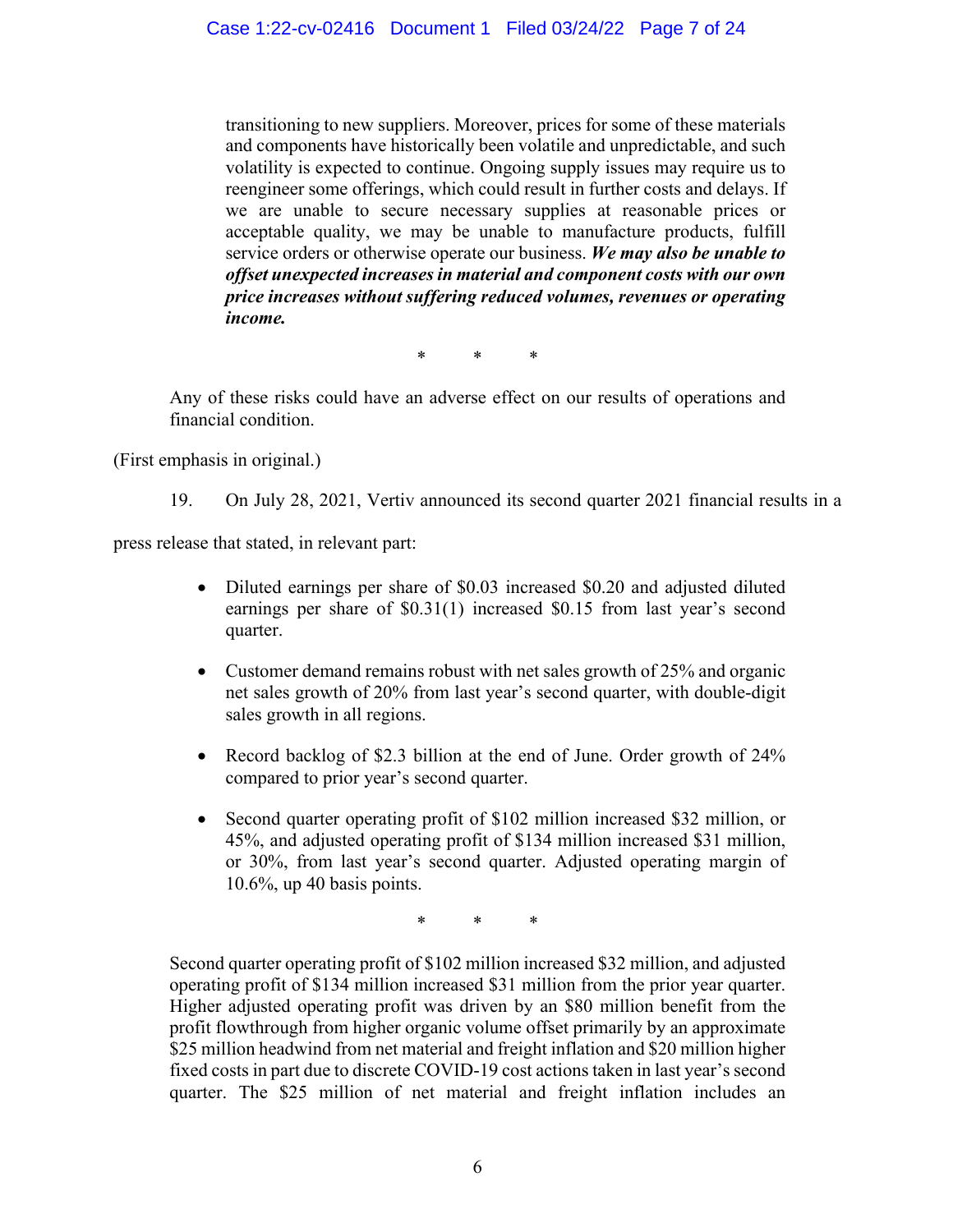approximate \$10 million offset for year-over-year pricing. *We expect pricing to ramp-up as we progress through 2021 and to completely offset gross material and freight inflation within the fourth quarter.* Diluted earnings per share of \$0.03 increased \$0.20, and adjusted diluted earnings per share of \$0.31 increased \$0.15 from the prior year quarter. The \$0.15 improvement in adjusted diluted earnings per share in the second quarter included the benefit of \$0.07 from items outside adjusted operating profit, primarily lower tax and interest expense.

\* \* \*

### **Full Year and Third Quarter 2021 Guidance**

End-market demand remains robust, and we are increasing our full year net sales guidance to 14% growth at the midpoint (12% organic growth). *While material inflation and supply-chain challenges continue, we have implemented additional pricing actions and fixed cost reductions to help offset these challenges.* We are raising the midpoint of our full year adjusted operating profit guidance to \$600 million. *This full year guidance includes the expected negative net impact in the remainder of the year of current commodity and freight costs as well as price recovery, which typically lags inflation.*

|                                       | <b>Prior FY2021 Guidance</b> | <b>Updated FY2021</b><br>Guidance | 3Q 2021 Guidance    |
|---------------------------------------|------------------------------|-----------------------------------|---------------------|
| Net sales                             | \$4,875M - \$4,925M          | \$4,970M - \$5,030M               | \$1,260M - \$1,300M |
| Organic net sales growth <sup>2</sup> | $9.5\% - 10.5\%$             | 11.5% - 12.5%                     | $6.5\% - 9.5\%$     |
| Adjusted operating profit             | \$585M - \$605M              | \$590M - \$610M                   | \$155M - \$165M     |
| Adjusted operating margin             | 12.0% - 12.3%                | 11.8% - 12.2%                     | 12.3% - 12.8%       |
| <b>Adjusted EPS</b>                   | $$1.08 - $1.14$              | $$1.12 - $1.18$                   | $$0.26 - $0.30$     |
| Free Cash Flow                        | \$290M - \$310M              | \$290M - \$310M                   |                     |

20. On October 27, 2021, Vertiv announced its third quarter 2021 financial results in a

press release that stated, in relevant part:

- Robust end-market demand continued with double-digit order growth and record backlog of \$2.4 billion.
- Net sales growth of 5.8% and organic net sales growth of 3.9% versus prior year third quarter.
- Third quarter operating profit of \$82 million and adjusted operating profit of \$131 million(1), with operating profit margin of 6.7% and adjusted operating profit margin of 10.7%. Adjusted operating profit margin 490 basis points higher than prior year third quarter.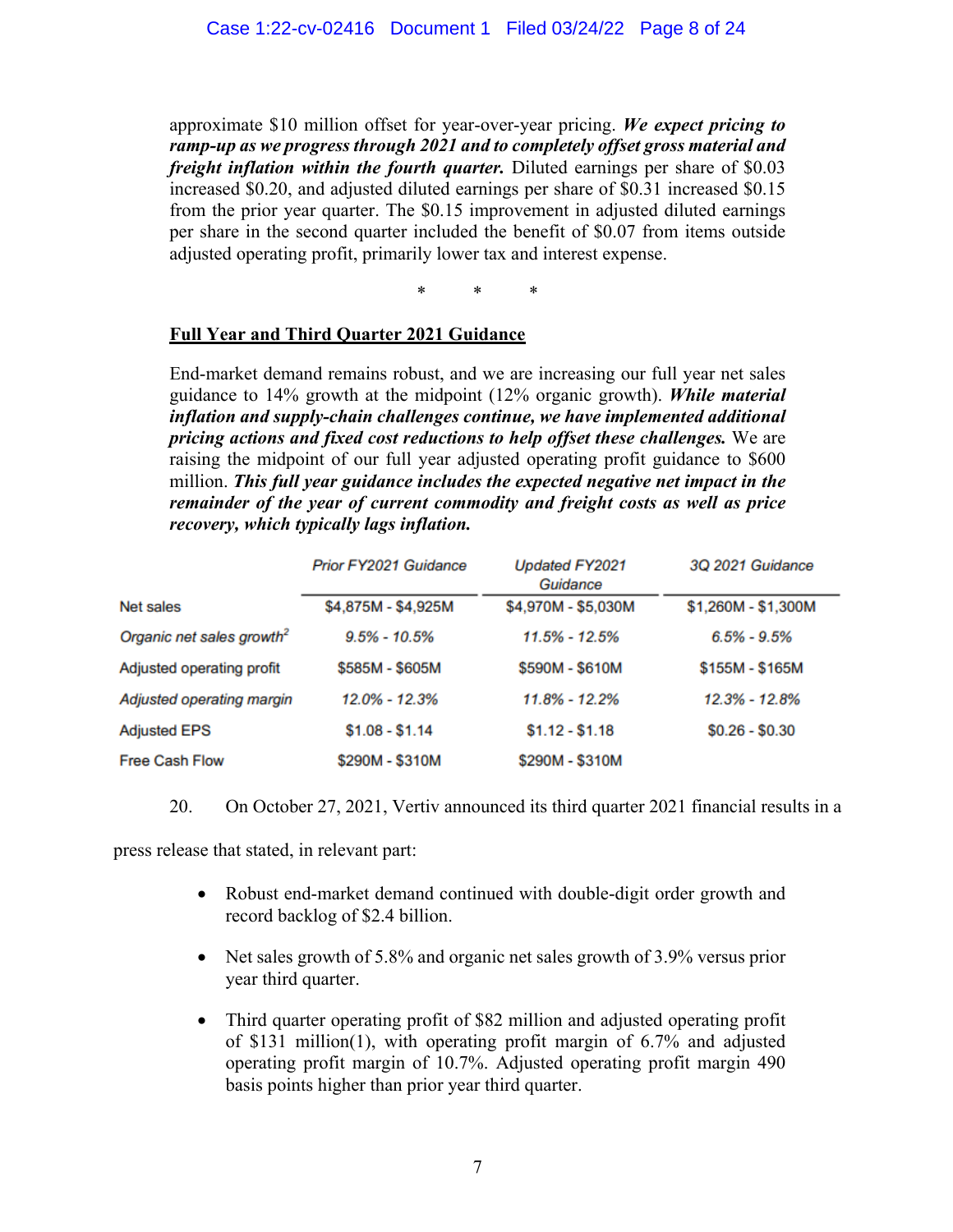• Diluted earnings per share of \$0.15, up \$0.47 and adjusted diluted earnings per share of \$0.20(1) up \$0.15 from prior year quarter.

\* \* \*

Third quarter operating profit of \$82 million increased \$47 million and adjusted operating profit of \$131 million increased \$64 million from the prior year quarter. Adjusted operating profit improvement was influenced by a one-time \$80 million charge for a restructuring reserve and asset impairments recorded in third quarter 2020. The remaining \$16 million reduction in adjusted operating profit was primarily driven by a \$40 million year-over-year headwind from net material and freight inflation offset by \$15 million net fixed cost reductions and a \$10 million flowthrough benefit from higher organic sales. *Supply chain issues have continued to accelerate in the third quarter and no improvement is expected in the fourth quarter, although our pricing response continues to meaningfully increase sequentially each quarter, and we anticipate another sequential increase in the fourth quarter. Cost containment actions have been accelerated heading into the fourth quarter to mitigate impacts from increased supply chain disruptions.*

\* \* \*

### **Full Year and Fourth Quarter 2021 Guidance**

Given the portfolio enhancements underway, we have updated our guidance to include impacts from the E+I acquisition, as well as the divestiture of the heavy industrial UPS business. The net impacts from these transactions are an additional \$55 million in net sales and \$13 million in adjusted operating profit and are included in the guidance table below for both fourth quarter and full year 2021. *This guidance includes the expectation that supply chain headwinds continue at current levels for the remainder of the year. We anticipate supply chain pressure to continue at least through the first half of 2022. Despite these headwinds, demand remains strong, and we anticipate net pricing and inflation actions will provide a tailwind for full year 2022. In addition, we continue to accelerate additional cost containment actions.*

|                                       | <b>Prior FY2021 Guidance</b> | FY2021 Guidance<br>including M&A impacts | 4Q 2021 Guidance<br>including M&A impacts |
|---------------------------------------|------------------------------|------------------------------------------|-------------------------------------------|
| Net sales                             | \$4,880M - \$4,940M          | \$4,970M - \$5,030M                      | \$1,382M - \$1,442M                       |
| Organic net sales growth <sup>2</sup> | $9.5\% - 10.5\%$             | $10.5\% - 11.5\%$                        | $3.0\% - 7.0\%$                           |
| Adjusted operating profit             | \$530M - \$550M              | \$543M - \$563M                          | \$166M - \$186M                           |
| Adjusted operating margin             | $10.9\% - 11.1\%$            | 10.9% - 11.2%                            | 12.0% - 12.9%                             |
| <b>Adjusted EPS</b>                   | $$0.96 - $1.01$              | $$0.97 - $1.03$                          | $$0.24 - $0.30$                           |
| <b>Free Cash Flow</b>                 | \$190M - \$220M              | \$190M - \$220M                          |                                           |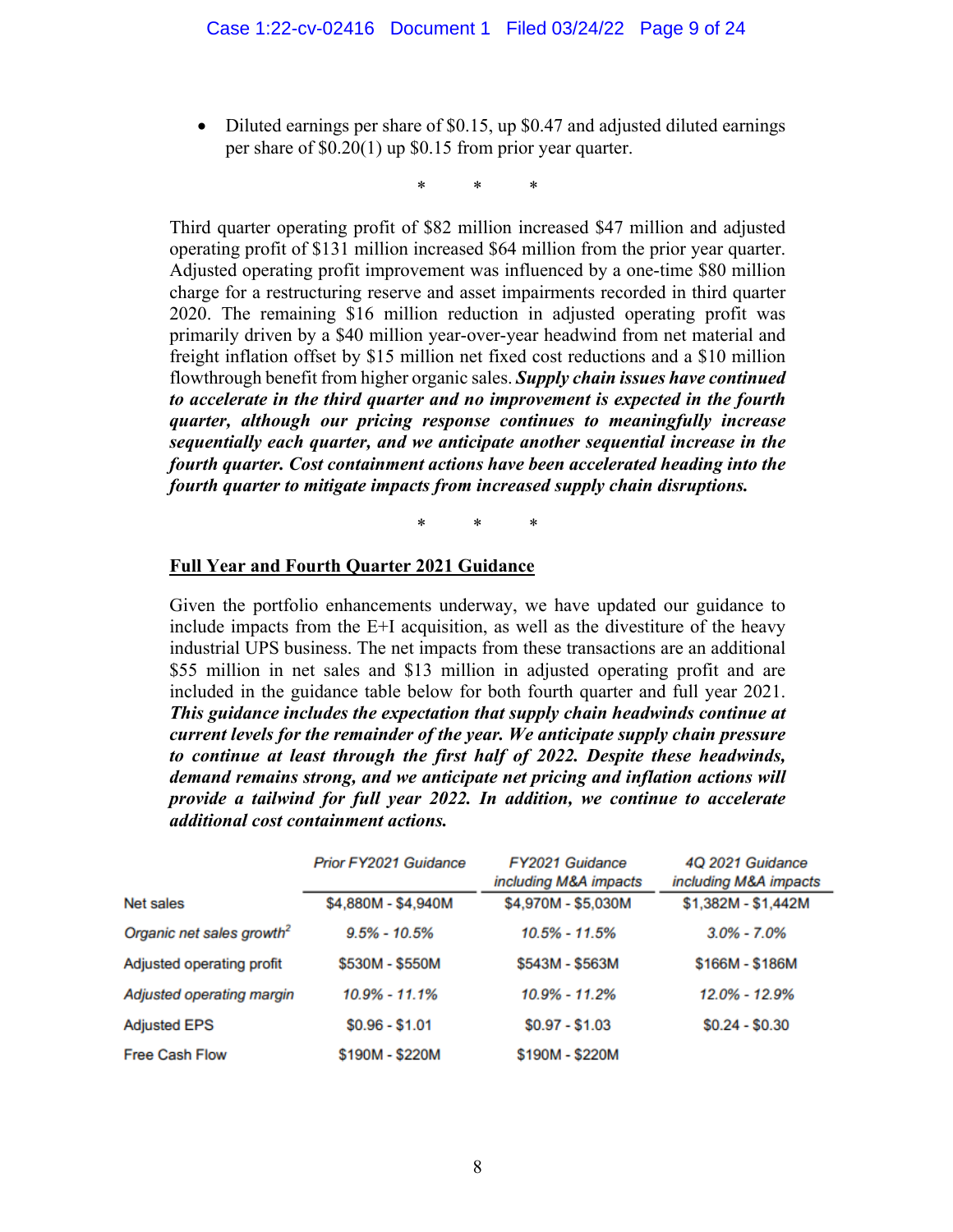### Case 1:22-cv-02416 Document 1 Filed 03/24/22 Page 10 of 24

21. The above statements identified in ¶¶ 17-20 were materially false and/or misleading, and failed to disclose material adverse facts about the Company's business, operations, and prospects. Specifically, Defendants failed to disclose to investors: (1) that the Company could not adequately respond to supply chain issues and inflation by increasing its prices; (2) that, as a result of the increasing costs, Vertiv's earnings would be adversely impacted; and (3) that, as a result of the foregoing, Defendants' positive statements about the Company's business, operations, and prospects were materially misleading and/or lacked a reasonable basis.

#### **Disclosures at the End of the Class Period**

22. On February 23, 2022, at 6:00 a.m. Eastern, Vertiv reported disappointing financial results, including \$0.06 earnings per share for fourth quarter 2021, missing analyst estimates of \$0.28 per share. Vertiv's CEO attributed the poor results to management "consistently underestimat[ing] inflation and supply chain constraints for both timing and degree, which dictated a tepid 2021 pricing response."

23. During the related conference call, Defendant Fallon stated that "adjusted operating profit and margin were significantly affected by negative net price costs with almost \$190 million of material and freight inflation, only partially offset by \$53 million of pricing." Defendant Johnson explained the underpricing that led to the earnings miss:

Let me address our guidance miss in the fourth quarter for which I take full responsibility for. In short, we screwed up and some of you undoubtedly are wondering how we could get so surprised. We *significantly underestimated the magnitude of the material and freight inflation in the fourth quarter forecast mostly in America, by approximately \$36 million*.

This underestimation cost also contributed to our underpricing in the market in 2021. So it was a huge deal not only for costs, but also price. Half of the inflation miss was related to unforeseen supplier de -commits on critical components and our need to execute spot buys and premium freight to meet customer commitments. The *other half is related to forecasting issue within America's region*, heavily influenced by our ERP implementation. But also, due to forecasting process issues within the region.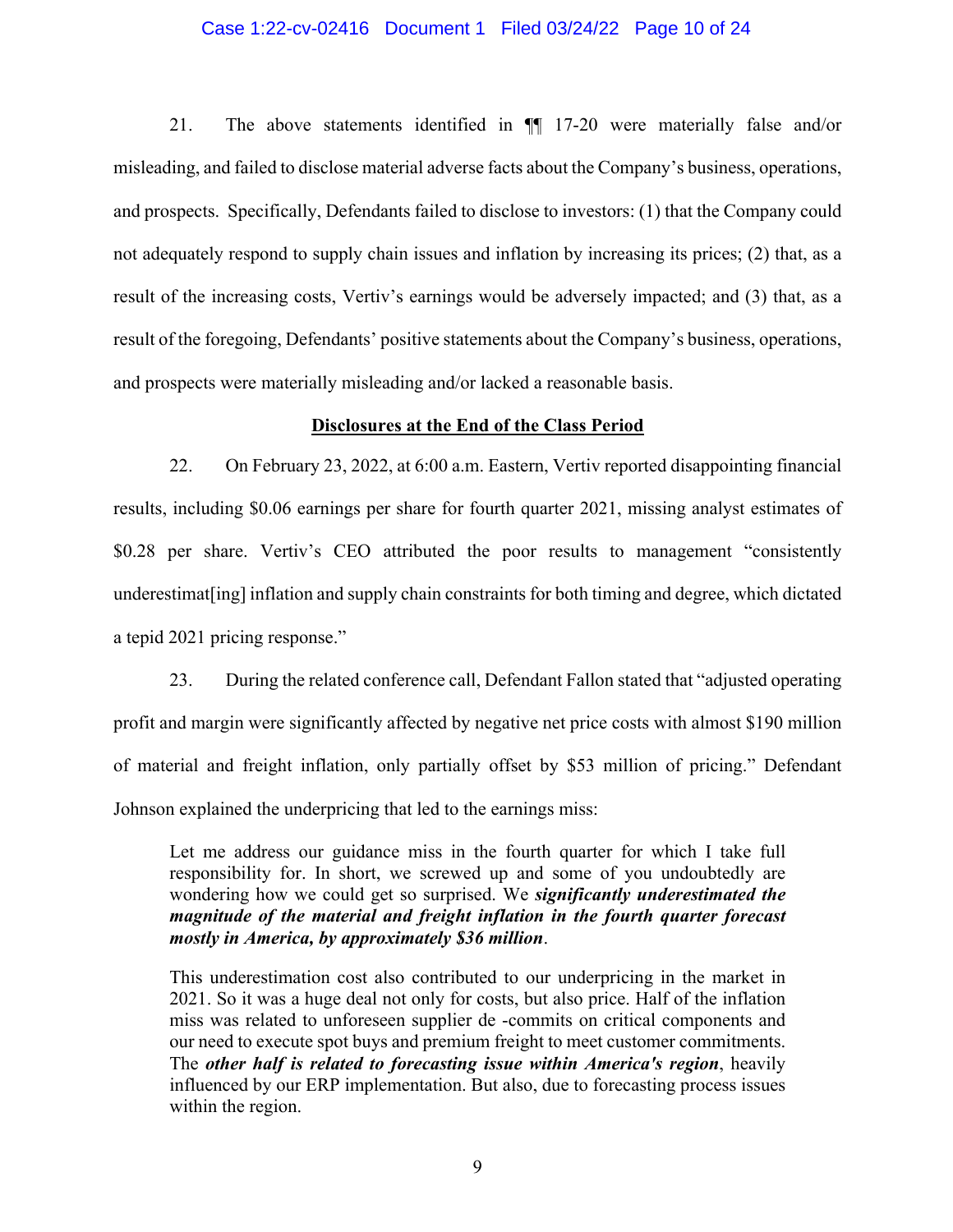These regional costs, forecasting issues have been fixed, and we feel very confident with our cost projections for 2022 as evidenced by our January costs being lower than what we were planning.

24. Also during the conference call, Defendant Fallon stated that the pricing issues

would continue through the second quarter of 2022:

[T]he primary driver of this sequentially improving financial performance is the timing of price realization. . . . Our price cost issues began in the third quarter of 2021 and *we anticipate them to be addressed after the second quarter of this year.* So we're almost three quarters of our way through what we see is a four-quarter issue as price costs turns positive for each of the last two quarters of 2022.

25. On this news, the Company's stock price fell \$7.19, or 37%, to close at \$12.38 per

share on February 23, 2022, on unusually heavy trading volume.

### **CLASS ACTION ALLEGATIONS**

26. Plaintiff brings this action as a class action pursuant to Federal Rule of Civil Procedure 23(a) and (b)(3) on behalf of a class, consisting of all persons and entities that purchased or otherwise acquired Vertiv securities between April 28, 2021 and February 23, 2022, inclusive, and who were damaged thereby (the "Class"). Excluded from the Class are Defendants, the officers and directors of the Company, at all relevant times, members of their immediate families and their legal representatives, heirs, successors, or assigns, and any entity in which Defendants have or had a controlling interest.

27. The members of the Class are so numerous that joinder of all members is impracticable. Throughout the Class Period, Vertiv's shares actively traded on the NYSE. While the exact number of Class members is unknown to Plaintiff at this time and can only be ascertained through appropriate discovery, Plaintiff believes that there are at least hundreds or thousands of members in the proposed Class. Millions of Vertiv shares were traded publicly during the Class Period on the NYSE. Record owners and other members of the Class may be identified from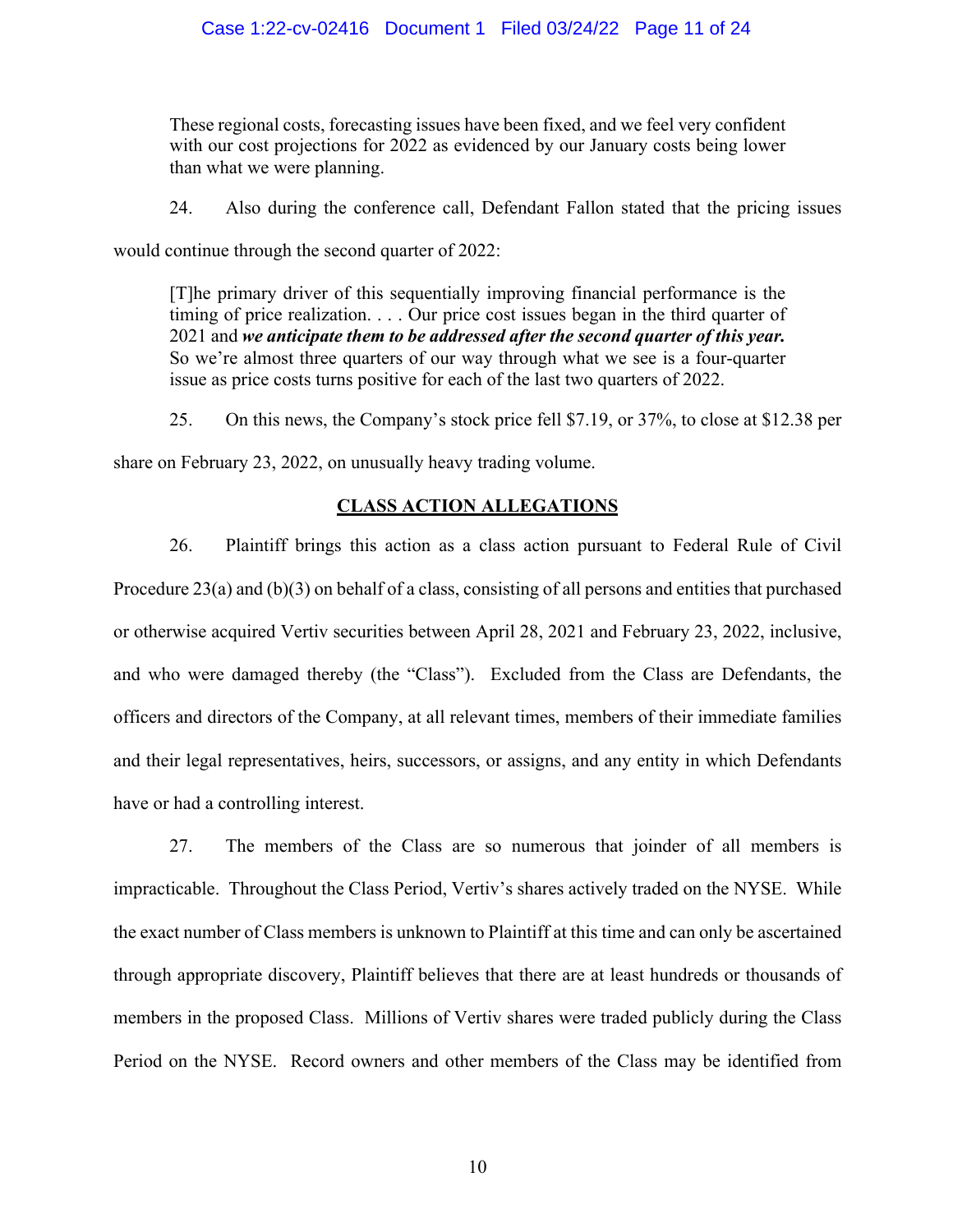#### Case 1:22-cv-02416 Document 1 Filed 03/24/22 Page 12 of 24

records maintained by Vertiv or its transfer agent and may be notified of the pendency of this action by mail, using the form of notice similar to that customarily used in securities class actions.

28. Plaintiff's claims are typical of the claims of the members of the Class as all members of the Class are similarly affected by Defendants' wrongful conduct in violation of federal law that is complained of herein.

29. Plaintiff will fairly and adequately protect the interests of the members of the Class and has retained counsel competent and experienced in class and securities litigation.

30. Common questions of law and fact exist as to all members of the Class and predominate over any questions solely affecting individual members of the Class. Among the questions of law and fact common to the Class are:

(a) whether the federal securities laws were violated by Defendants' acts as alleged herein;

(b) whether statements made by Defendants to the investing public during the Class Period omitted and/or misrepresented material facts about the business, operations, and prospects of Vertiv; and

(c) to what extent the members of the Class have sustained damages and the proper measure of damages.

31. A class action is superior to all other available methods for the fair and efficient adjudication of this controversy since joinder of all members is impracticable. Furthermore, as the damages suffered by individual Class members may be relatively small, the expense and burden of individual litigation makes it impossible for members of the Class to individually redress the wrongs done to them. There will be no difficulty in the management of this action as a class action.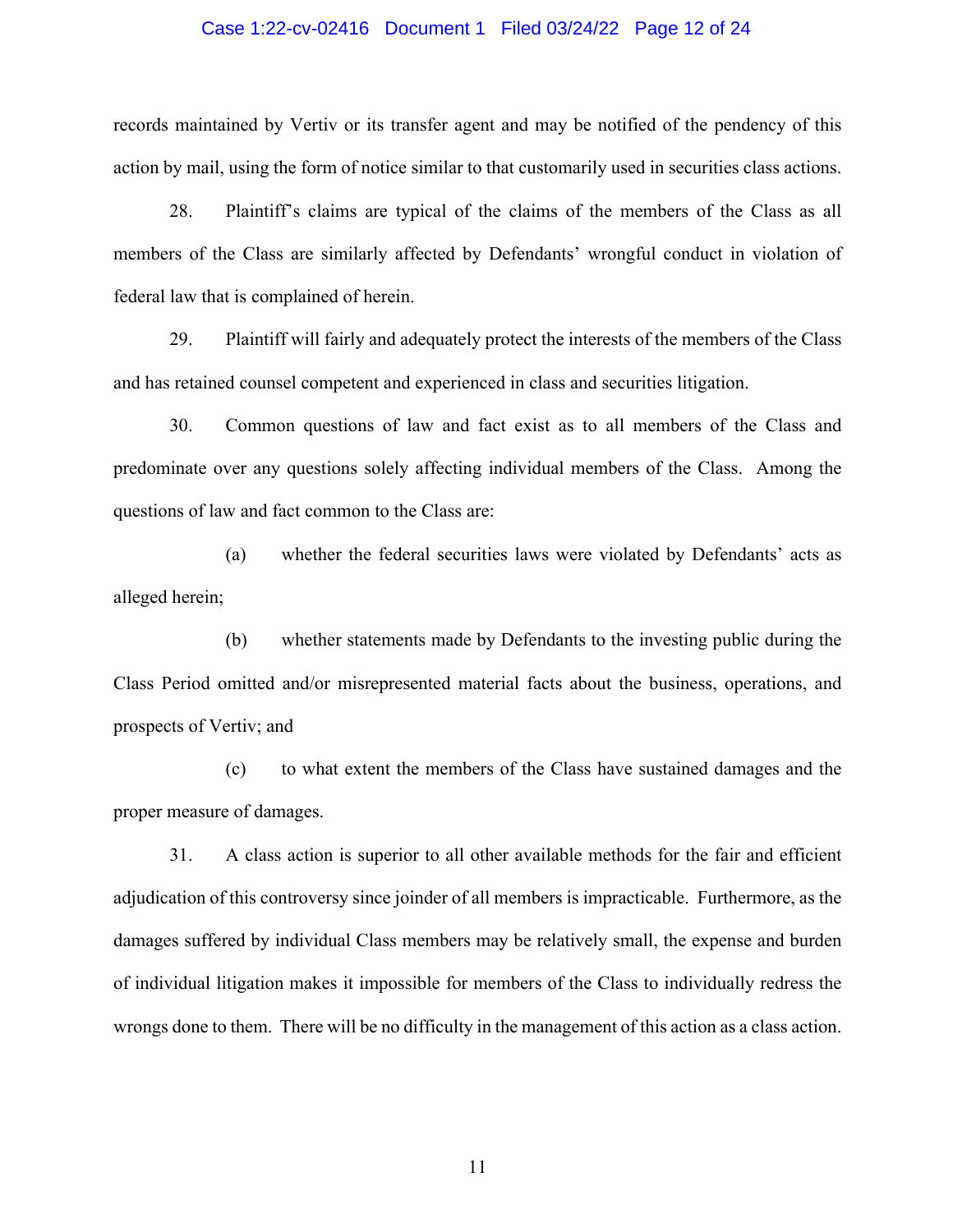#### **UNDISCLOSED ADVERSE FACTS**

32. The market for Vertiv's securities was open, well-developed and efficient at all relevant times. As a result of these materially false and/or misleading statements, and/or failures to disclose, Vertiv's securities traded at artificially inflated prices during the Class Period. Plaintiff and other members of the Class purchased or otherwise acquired Vertiv's securities relying upon the integrity of the market price of the Company's securities and market information relating to Vertiv, and have been damaged thereby.

33. During the Class Period, Defendants materially misled the investing public, thereby inflating the price of Vertiv's securities, by publicly issuing false and/or misleading statements and/or omitting to disclose material facts necessary to make Defendants' statements, as set forth herein, not false and/or misleading. The statements and omissions were materially false and/or misleading because they failed to disclose material adverse information and/or misrepresented the truth about Vertiv's business, operations, and prospects as alleged herein.

34. At all relevant times, the material misrepresentations and omissions particularized in this Complaint directly or proximately caused or were a substantial contributing cause of the damages sustained by Plaintiff and other members of the Class. As described herein, during the Class Period, Defendants made or caused to be made a series of materially false and/or misleading statements about Vertiv's financial well-being and prospects. These material misstatements and/or omissions had the cause and effect of creating in the market an unrealistically positive assessment of the Company and its financial well-being and prospects, thus causing the Company's securities to be overvalued and artificially inflated at all relevant times. Defendants' materially false and/or misleading statements during the Class Period resulted in Plaintiff and other members of the Class purchasing the Company's securities at artificially inflated prices, thus causing the damages complained of herein when the truth was revealed.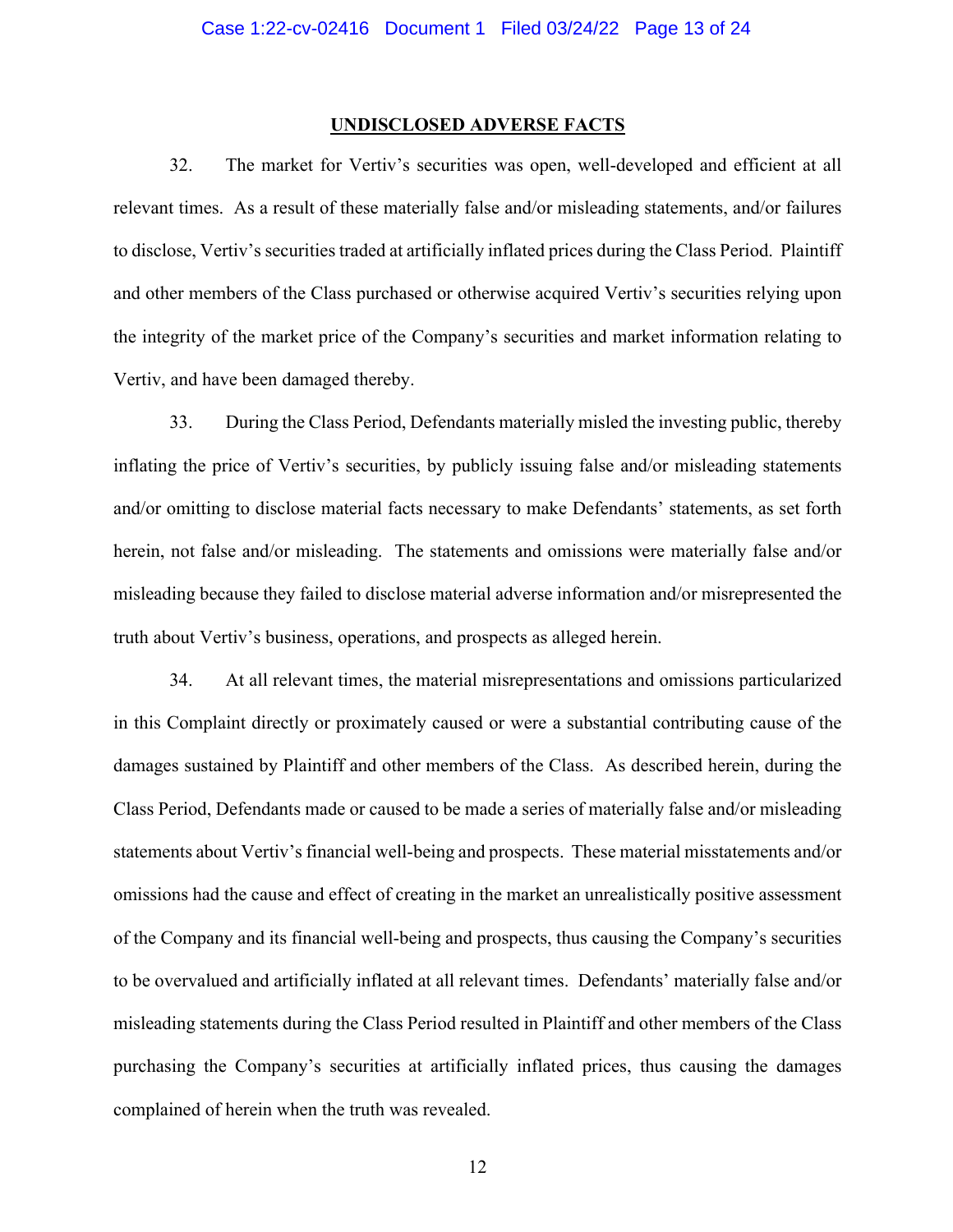#### **LOSS CAUSATION**

35. Defendants' wrongful conduct, as alleged herein, directly and proximately caused the economic loss suffered by Plaintiff and the Class.

36. During the Class Period, Plaintiff and the Class purchased Vertiv's securities at artificially inflated prices and were damaged thereby. The price of the Company's securities significantly declined when the misrepresentations made to the market, and/or the information alleged herein to have been concealed from the market, and/or the effects thereof, were revealed, causing investors' losses.

### **SCIENTER ALLEGATIONS**

37. As alleged herein, Defendants acted with scienter since Defendants knew that the public documents and statements issued or disseminated in the name of the Company were materially false and/or misleading; knew that such statements or documents would be issued or disseminated to the investing public; and knowingly and substantially participated or acquiesced in the issuance or dissemination of such statements or documents as primary violations of the federal securities laws. As set forth elsewhere herein in detail, the Individual Defendants, by virtue of their receipt of information reflecting the true facts regarding Vertiv, their control over, and/or receipt and/or modification of Vertiv's allegedly materially misleading misstatements and/or their associations with the Company which made them privy to confidential proprietary information concerning Vertiv, participated in the fraudulent scheme alleged herein.

## **APPLICABILITY OF PRESUMPTION OF RELIANCE (FRAUD-ON-THE-MARKET DOCTRINE)**

38. The market for Vertiv's securities was open, well-developed and efficient at all relevant times. As a result of the materially false and/or misleading statements and/or failures to disclose, Vertiv's securities traded at artificially inflated prices during the Class Period. On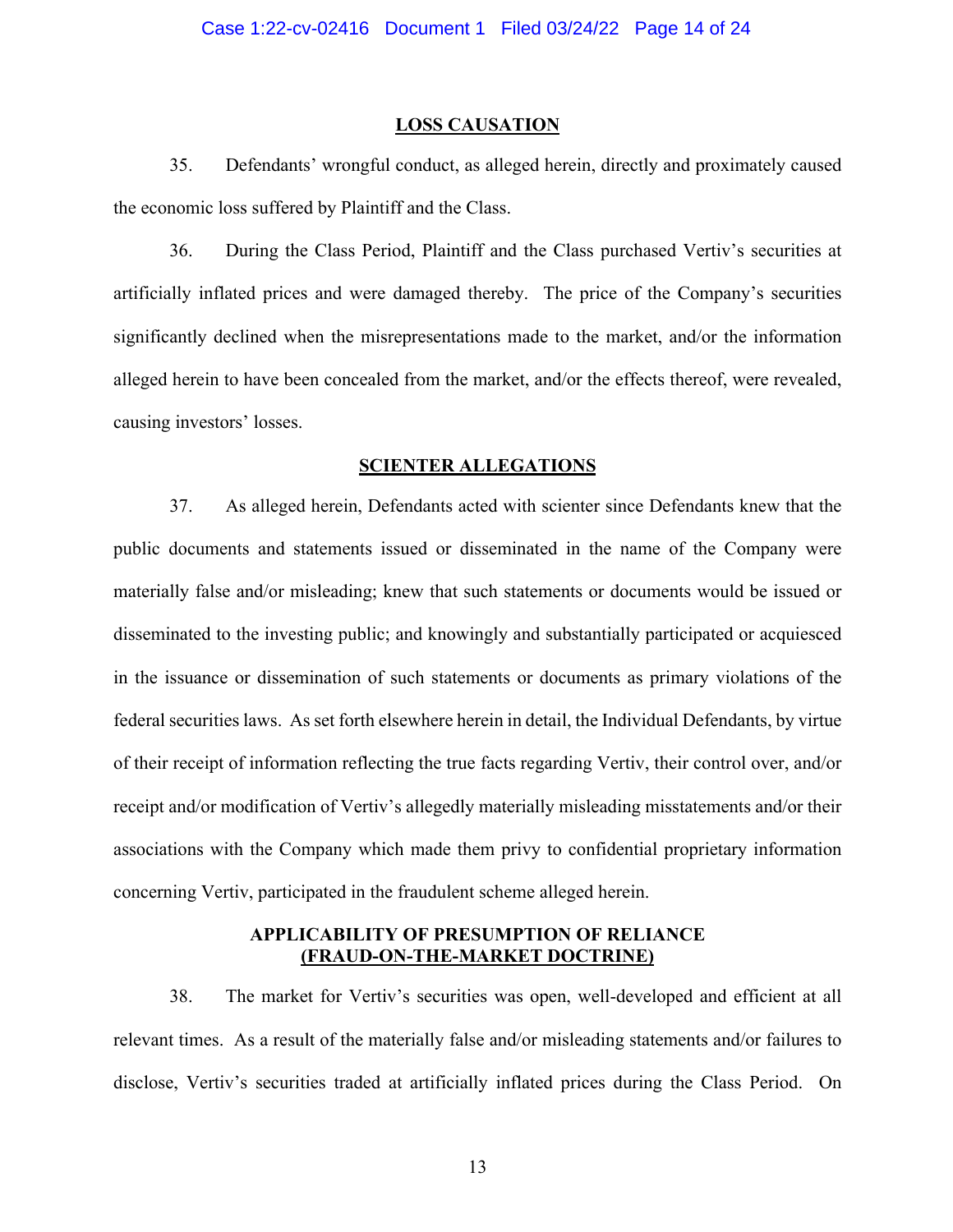### Case 1:22-cv-02416 Document 1 Filed 03/24/22 Page 15 of 24

September 2, 2021, the Company's share price closed at a Class Period high of \$28.59 per share. Plaintiff and other members of the Class purchased or otherwise acquired the Company's securities relying upon the integrity of the market price of Vertiv's securities and market information relating to Vertiv, and have been damaged thereby.

39. During the Class Period, the artificial inflation of Vertiv's shares was caused by the material misrepresentations and/or omissions particularized in this Complaint causing the damages sustained by Plaintiff and other members of the Class. As described herein, during the Class Period, Defendants made or caused to be made a series of materially false and/or misleading statements about Vertiv's business, prospects, and operations. These material misstatements and/or omissions created an unrealistically positive assessment of Vertiv and its business, operations, and prospects, thus causing the price of the Company's securities to be artificially inflated at all relevant times, and when disclosed, negatively affected the value of the Company shares. Defendants' materially false and/or misleading statements during the Class Period resulted in Plaintiff and other members of the Class purchasing the Company's securities at such artificially inflated prices, and each of them has been damaged as a result.

40. At all relevant times, the market for Vertiv's securities was an efficient market for the following reasons, among others:

(a) Vertiv shares met the requirements for listing, and was listed and actively traded on the NYSE, a highly efficient and automated market;

(b) As a regulated issuer, Vertiv filed periodic public reports with the SEC and/or the NYSE;

(c) Vertiv regularly communicated with public investors via established market communication mechanisms, including through regular dissemination of press releases on the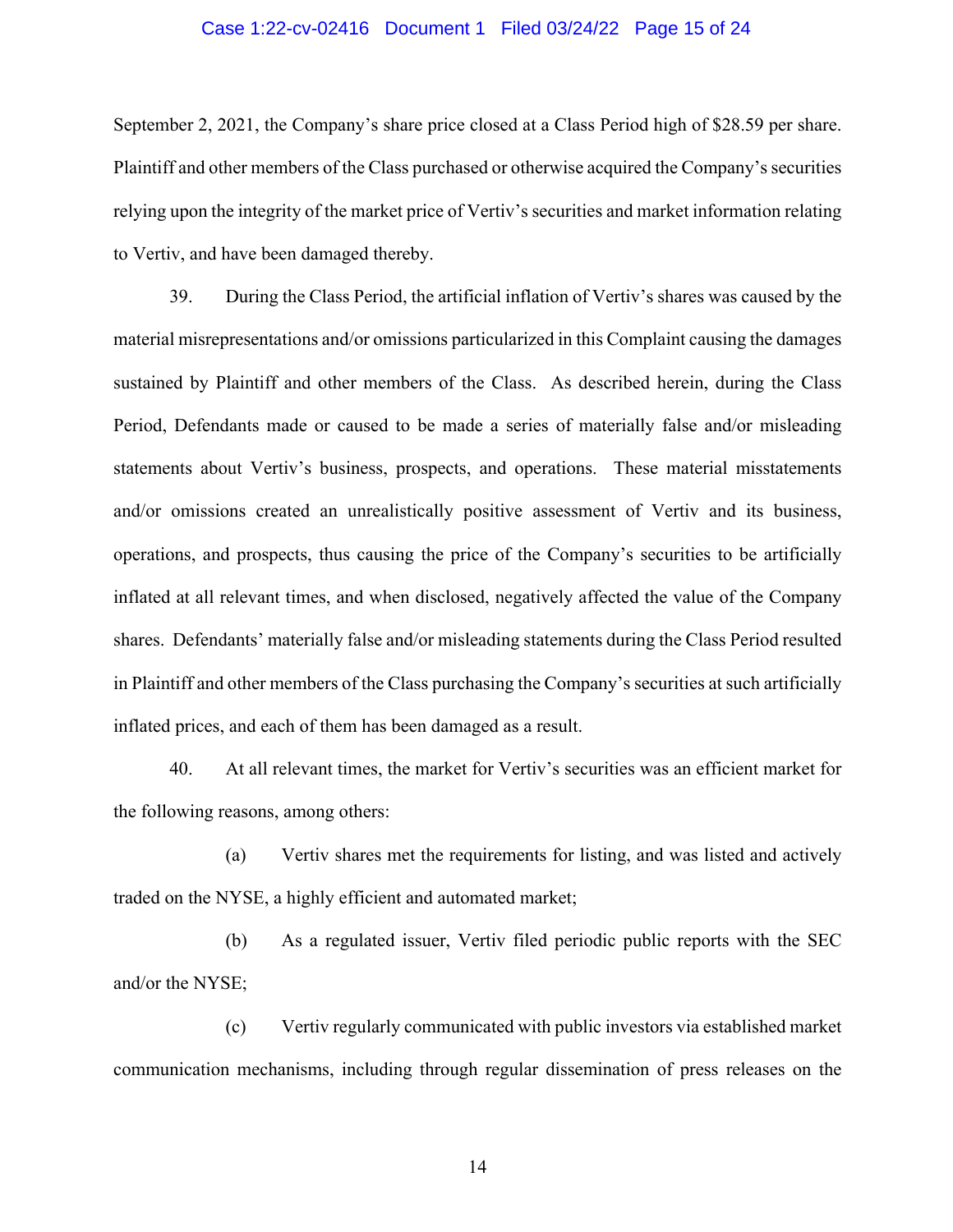#### Case 1:22-cv-02416 Document 1 Filed 03/24/22 Page 16 of 24

national circuits of major newswire services and through other wide-ranging public disclosures, such as communications with the financial press and other similar reporting services; and/or

(d) Vertiv was followed by securities analysts employed by brokerage firms who wrote reports about the Company, and these reports were distributed to the sales force and certain customers of their respective brokerage firms. Each of these reports was publicly available and entered the public marketplace.

41. As a result of the foregoing, the market for Vertiv's securities promptly digested current information regarding Vertiv from all publicly available sources and reflected such information in Vertiv's share price. Under these circumstances, all purchasers of Vertiv's securities during the Class Period suffered similar injury through their purchase of Vertiv's securities at artificially inflated prices and a presumption of reliance applies.

42. A Class-wide presumption of reliance is also appropriate in this action under the Supreme Court's holding in *Affiliated Ute Citizens of Utah v. United States*, 406 U.S. 128 (1972), because the Class's claims are, in large part, grounded on Defendants' material misstatements and/or omissions. Because this action involves Defendants' failure to disclose material adverse information regarding the Company's business operations and financial prospects—information that Defendants were obligated to disclose—positive proof of reliance is not a prerequisite to recovery. All that is necessary is that the facts withheld be material in the sense that a reasonable investor might have considered them important in making investment decisions. Given the importance of the Class Period material misstatements and omissions set forth above, that requirement is satisfied here.

### **NO SAFE HARBOR**

43. The statutory safe harbor provided for forward-looking statements under certain circumstances does not apply to any of the allegedly false statements pleaded in this Complaint.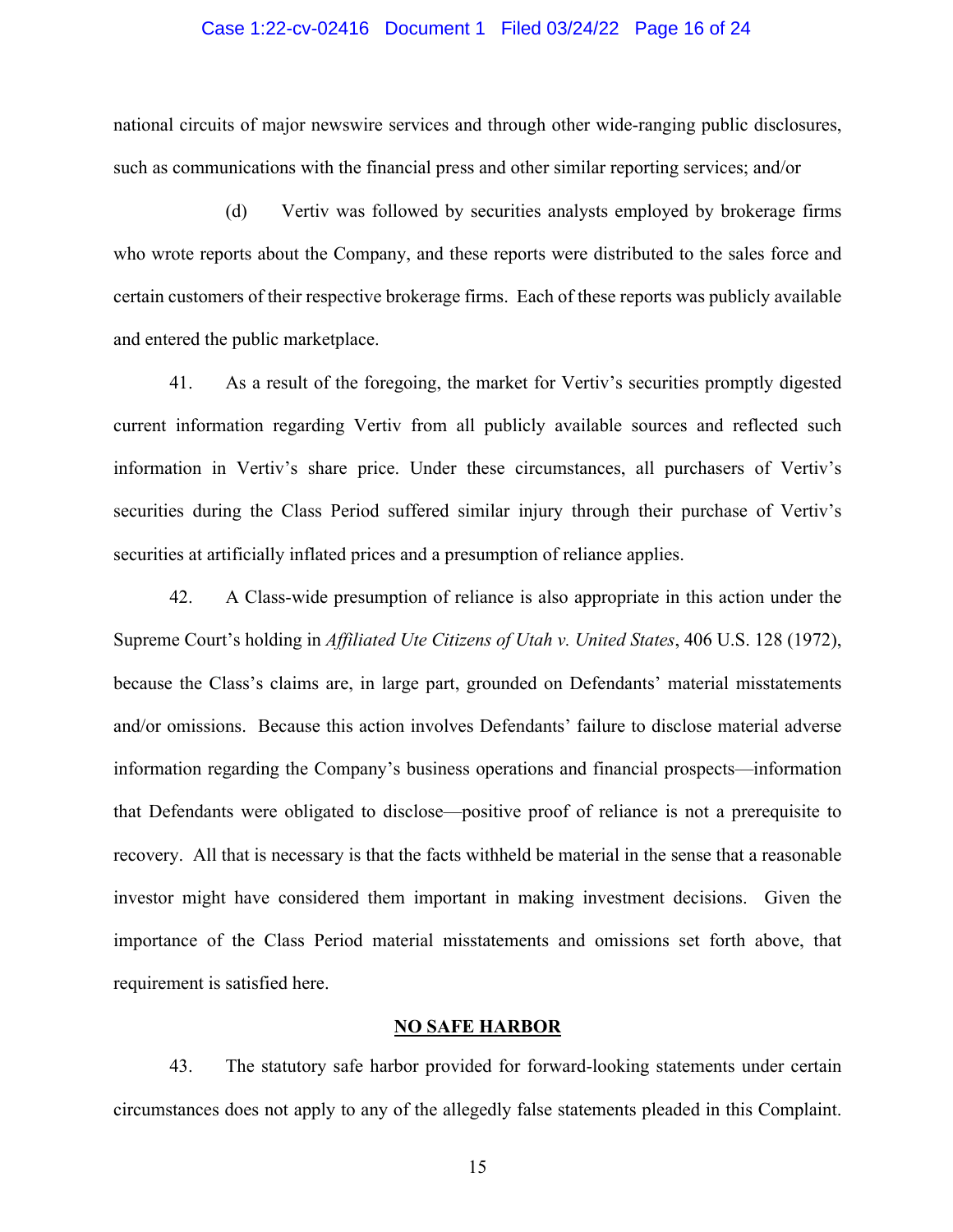### Case 1:22-cv-02416 Document 1 Filed 03/24/22 Page 17 of 24

The statements alleged to be false and misleading herein all relate to then-existing facts and conditions. In addition, to the extent certain of the statements alleged to be false may be characterized as forward looking, they were not identified as "forward-looking statements" when made and there were no meaningful cautionary statements identifying important factors that could cause actual results to differ materially from those in the purportedly forward-looking statements. In the alternative, to the extent that the statutory safe harbor is determined to apply to any forwardlooking statements pleaded herein, Defendants are liable for those false forward-looking statements because at the time each of those forward-looking statements was made, the speaker had actual knowledge that the forward-looking statement was materially false or misleading, and/or the forward-looking statement was authorized or approved by an executive officer of Vertiv who knew that the statement was false when made.

#### **FIRST CLAIM**

## **Violation of Section 10(b) of The Exchange Act and Rule 10b-5 Promulgated Thereunder Against All Defendants**

44. Plaintiff repeats and re-alleges each and every allegation contained above as if fully set forth herein.

45. During the Class Period, Defendants carried out a plan, scheme and course of conduct which was intended to and, throughout the Class Period, did: (i) deceive the investing public, including Plaintiff and other Class members, as alleged herein; and (ii) cause Plaintiff and other members of the Class to purchase Vertiv's securities at artificially inflated prices. In furtherance of this unlawful scheme, plan and course of conduct, Defendants, and each defendant, took the actions set forth herein.

46. Defendants (i) employed devices, schemes, and artifices to defraud; (ii) made untrue statements of material fact and/or omitted to state material facts necessary to make the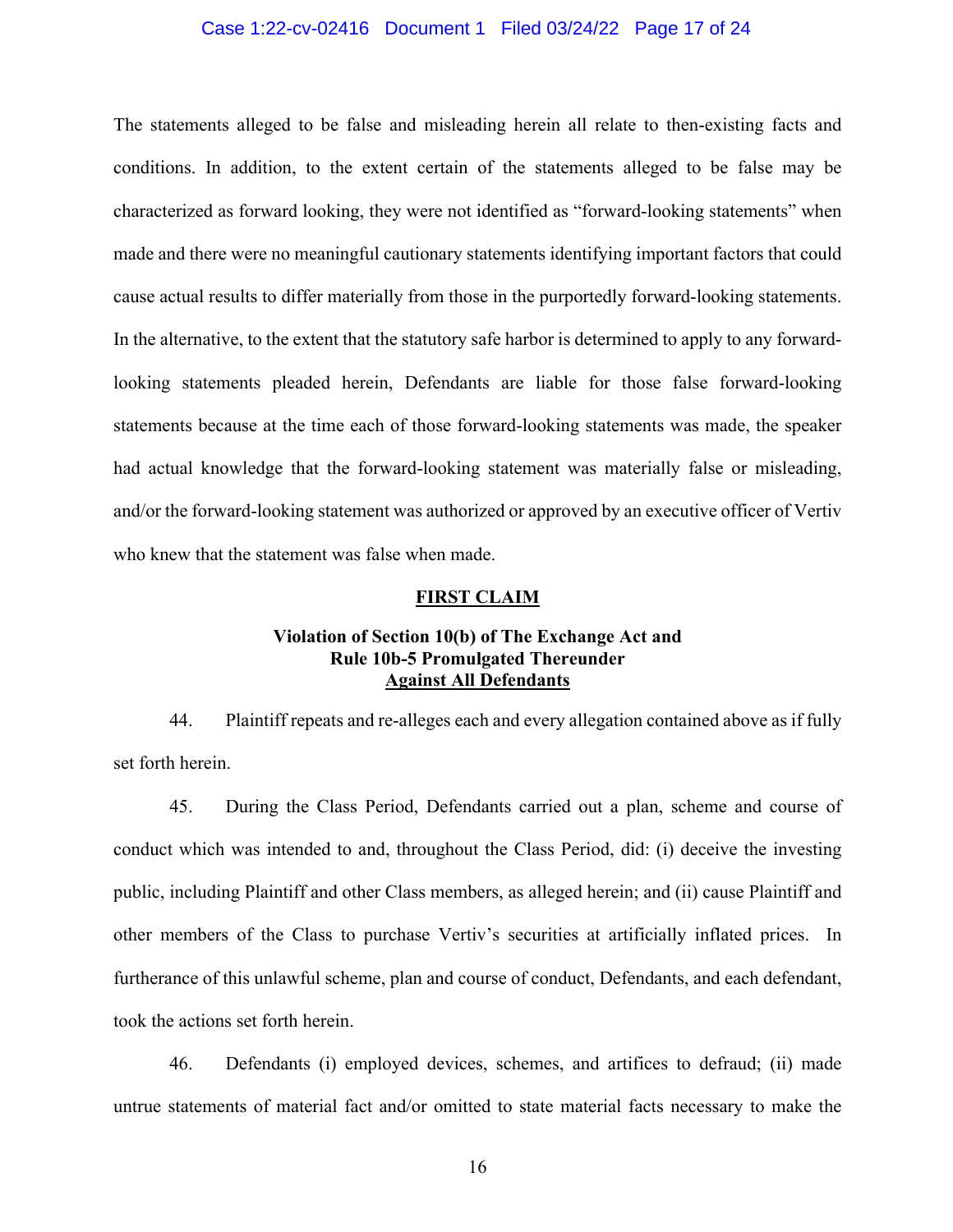### Case 1:22-cv-02416 Document 1 Filed 03/24/22 Page 18 of 24

statements not misleading; and (iii) engaged in acts, practices, and a course of business which operated as a fraud and deceit upon the purchasers of the Company's securities in an effort to maintain artificially high market prices for Vertiv's securities in violation of Section 10(b) of the Exchange Act and Rule 10b-5. All Defendants are sued either as primary participants in the wrongful and illegal conduct charged herein or as controlling persons as alleged below.

47. Defendants, individually and in concert, directly and indirectly, by the use, means or instrumentalities of interstate commerce and/or of the mails, engaged and participated in a continuous course of conduct to conceal adverse material information about Vertiv's financial well-being and prospects, as specified herein.

48. Defendants employed devices, schemes and artifices to defraud, while in possession of material adverse non-public information and engaged in acts, practices, and a course of conduct as alleged herein in an effort to assure investors of Vertiv's value and performance and continued substantial growth, which included the making of, or the participation in the making of, untrue statements of material facts and/or omitting to state material facts necessary in order to make the statements made about Vertiv and its business operations and future prospects in light of the circumstances under which they were made, not misleading, as set forth more particularly herein, and engaged in transactions, practices and a course of business which operated as a fraud and deceit upon the purchasers of the Company's securities during the Class Period.

49. Each of the Individual Defendants' primary liability and controlling person liability arises from the following facts: (i) the Individual Defendants were high-level executives and/or directors at the Company during the Class Period and members of the Company's management team or had control thereof; (ii) each of these defendants, by virtue of their responsibilities and activities as a senior officer and/or director of the Company, was privy to and participated in the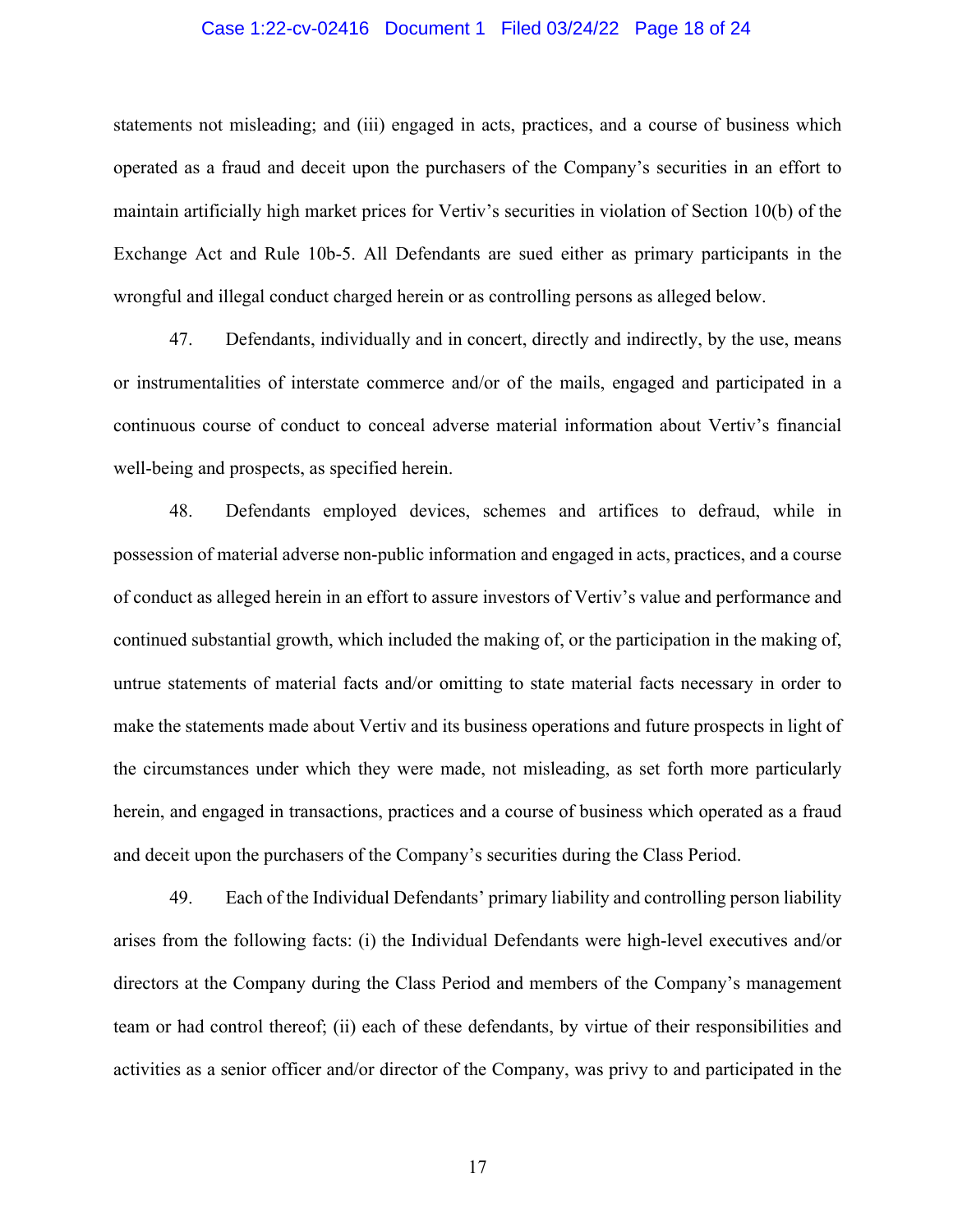### Case 1:22-cv-02416 Document 1 Filed 03/24/22 Page 19 of 24

creation, development and reporting of the Company's internal budgets, plans, projections and/or reports; (iii) each of these defendants enjoyed significant personal contact and familiarity with the other defendants and was advised of, and had access to, other members of the Company's management team, internal reports and other data and information about the Company's finances, operations, and sales at all relevant times; and (iv) each of these defendants was aware of the Company's dissemination of information to the investing public which they knew and/or recklessly disregarded was materially false and misleading.

50. Defendants had actual knowledge of the misrepresentations and/or omissions of material facts set forth herein, or acted with reckless disregard for the truth in that they failed to ascertain and to disclose such facts, even though such facts were available to them. Such defendants' material misrepresentations and/or omissions were done knowingly or recklessly and for the purpose and effect of concealing Vertiv's financial well-being and prospects from the investing public and supporting the artificially inflated price of its securities. As demonstrated by Defendants' overstatements and/or misstatements of the Company's business, operations, financial well-being, and prospects throughout the Class Period, Defendants, if they did not have actual knowledge of the misrepresentations and/or omissions alleged, were reckless in failing to obtain such knowledge by deliberately refraining from taking those steps necessary to discover whether those statements were false or misleading.

51. As a result of the dissemination of the materially false and/or misleading information and/or failure to disclose material facts, as set forth above, the market price of Vertiv's securities was artificially inflated during the Class Period. In ignorance of the fact that market prices of the Company's securities were artificially inflated, and relying directly or indirectly on the false and misleading statements made by Defendants, or upon the integrity of the market in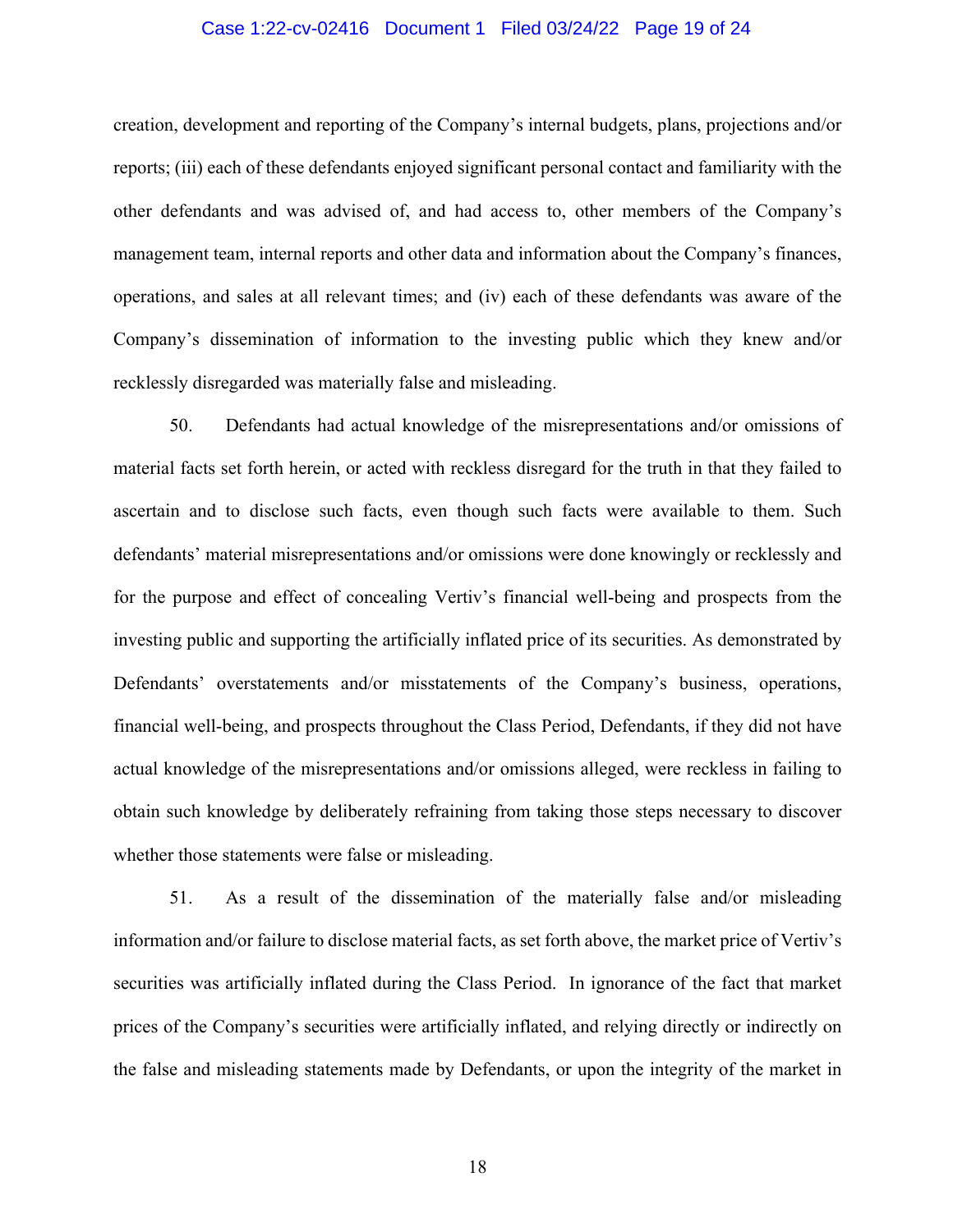### Case 1:22-cv-02416 Document 1 Filed 03/24/22 Page 20 of 24

which the securities trades, and/or in the absence of material adverse information that was known to or recklessly disregarded by Defendants, but not disclosed in public statements by Defendants during the Class Period, Plaintiff and the other members of the Class acquired Vertiv's securities during the Class Period at artificially high prices and were damaged thereby.

52. At the time of said misrepresentations and/or omissions, Plaintiff and other members of the Class were ignorant of their falsity, and believed them to be true. Had Plaintiff and the other members of the Class and the marketplace known the truth regarding the problems that Vertiv was experiencing, which were not disclosed by Defendants, Plaintiff and other members of the Class would not have purchased or otherwise acquired their Vertiv securities, or, if they had acquired such securities during the Class Period, they would not have done so at the artificially inflated prices which they paid.

53. By virtue of the foregoing, Defendants violated Section 10(b) of the Exchange Act and Rule 10b-5 promulgated thereunder.

54. As a direct and proximate result of Defendants' wrongful conduct, Plaintiff and the other members of the Class suffered damages in connection with their respective purchases and sales of the Company's securities during the Class Period.

#### **SECOND CLAIM**

### **Violation of Section 20(a) of The Exchange Act Against the Individual Defendants**

55. Plaintiff repeats and re-alleges each and every allegation contained above as if fully set forth herein.

56. Individual Defendants acted as controlling persons of Vertiv within the meaning of Section 20(a) of the Exchange Act as alleged herein. By virtue of their high-level positions and their ownership and contractual rights, participation in, and/or awareness of the Company's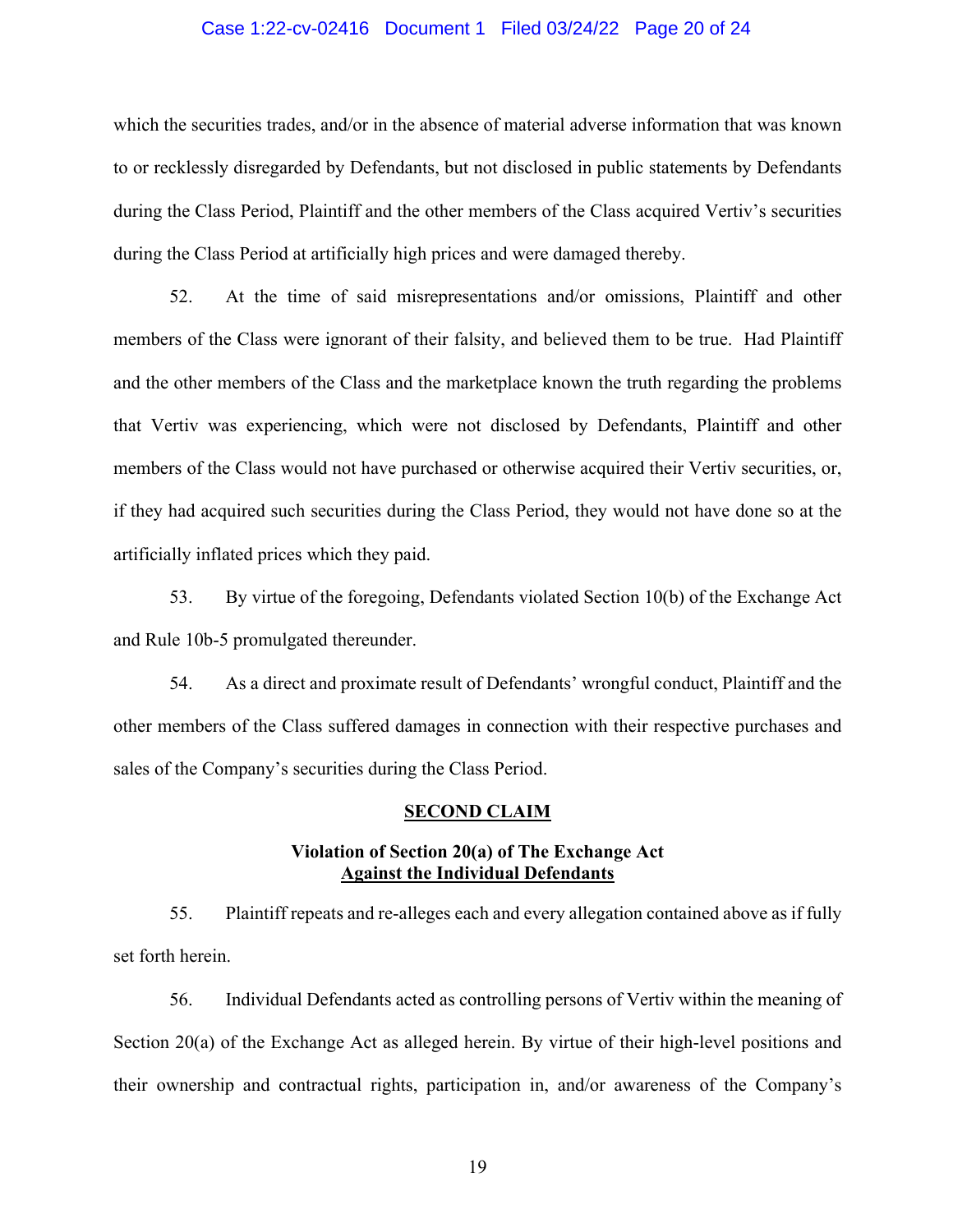### Case 1:22-cv-02416 Document 1 Filed 03/24/22 Page 21 of 24

operations and intimate knowledge of the false financial statements filed by the Company with the SEC and disseminated to the investing public, Individual Defendants had the power to influence and control and did influence and control, directly or indirectly, the decision-making of the Company, including the content and dissemination of the various statements which Plaintiff contends are false and misleading. Individual Defendants were provided with or had unlimited access to copies of the Company's reports, press releases, public filings, and other statements alleged by Plaintiff to be misleading prior to and/or shortly after these statements were issued and had the ability to prevent the issuance of the statements or cause the statements to be corrected.

57. In particular, Individual Defendants had direct and supervisory involvement in the day-to-day operations of the Company and, therefore, had the power to control or influence the particular transactions giving rise to the securities violations as alleged herein, and exercised the same.

58. As set forth above, Vertiv and Individual Defendants each violated Section 10(b) and Rule 10b-5 by their acts and omissions as alleged in this Complaint. By virtue of their position as controlling persons, Individual Defendants are liable pursuant to Section 20(a) of the Exchange Act. As a direct and proximate result of Defendants' wrongful conduct, Plaintiff and other members of the Class suffered damages in connection with their purchases of the Company's securities during the Class Period.

### **PRAYER FOR RELIEF**

WHEREFORE, Plaintiff prays for relief and judgment, as follows:

(a) Determining that this action is a proper class action under Rule 23 of the Federal Rules of Civil Procedure;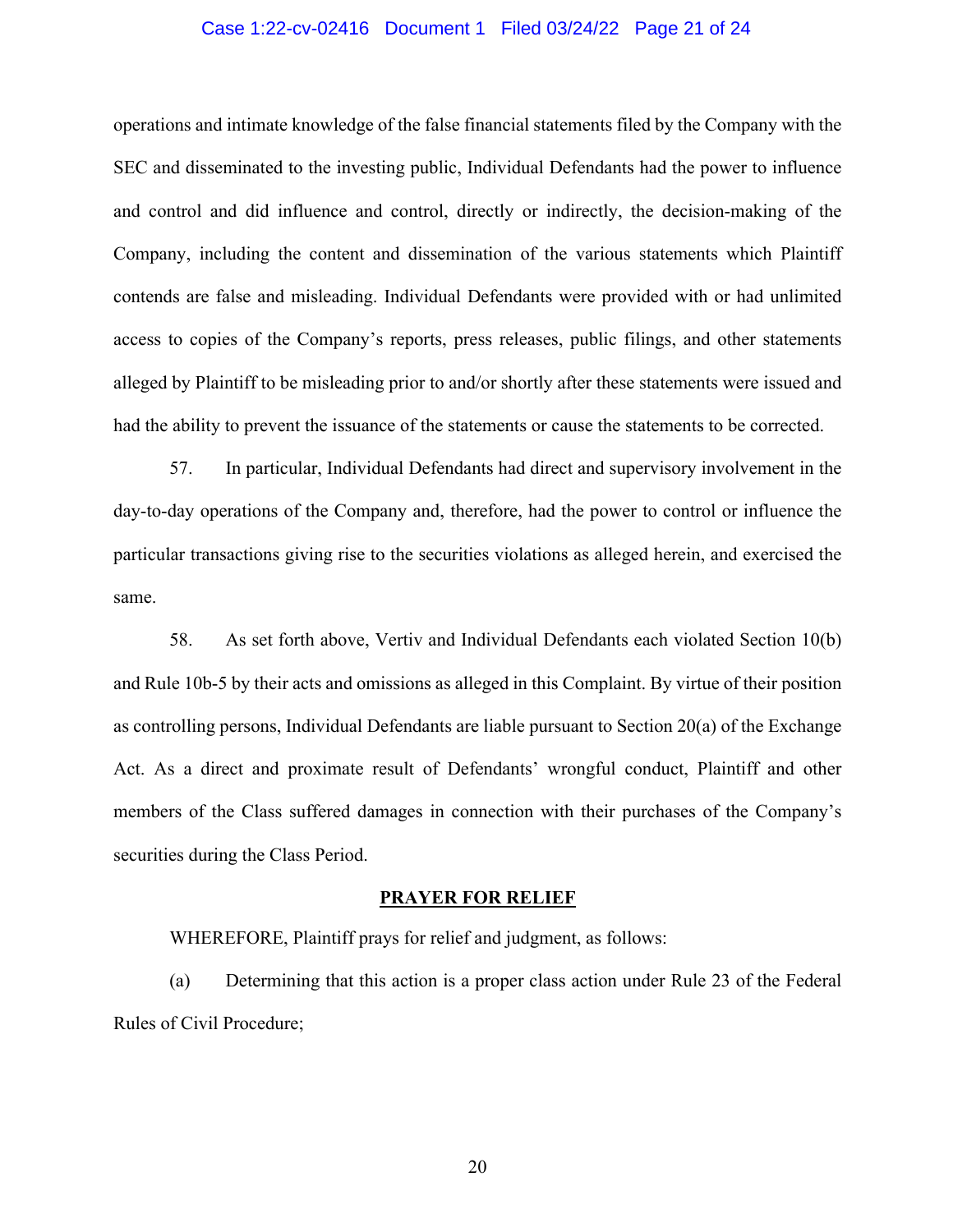### Case 1:22-cv-02416 Document 1 Filed 03/24/22 Page 22 of 24

(b) Awarding compensatory damages in favor of Plaintiff and the other Class members

against all defendants, jointly and severally, for all damages sustained as a result of Defendants'

wrongdoing, in an amount to be proven at trial, including interest thereon;

(c) Awarding Plaintiff and the Class their reasonable costs and expenses incurred in

this action, including counsel fees and expert fees; and

(d) Such other and further relief as the Court may deem just and proper.

### **JURY TRIAL DEMANDED**

Plaintiff hereby demands a trial by jury.

Dated: March 24, 2022 By: */s/ Gregory B. Linkh* **GLANCY PRONGAY & MURRAY LLP** Gregory B. Linkh (GL-0477) 230 Park Ave., Suite 358 New York, NY 10169 Telephone: (212) 682-5340 Facsimile: (212) 884-0988 glinkh@glancylaw.com

> Robert V. Prongay Charles H. Linehan Pavithra Rajesh 1925 Century Park East, Suite 2100 Los Angeles, CA 90067 Telephone: (310) 201-9150 Facsimile: (310) 201-9160

*Attorneys for Plaintiff Kirk Vinings*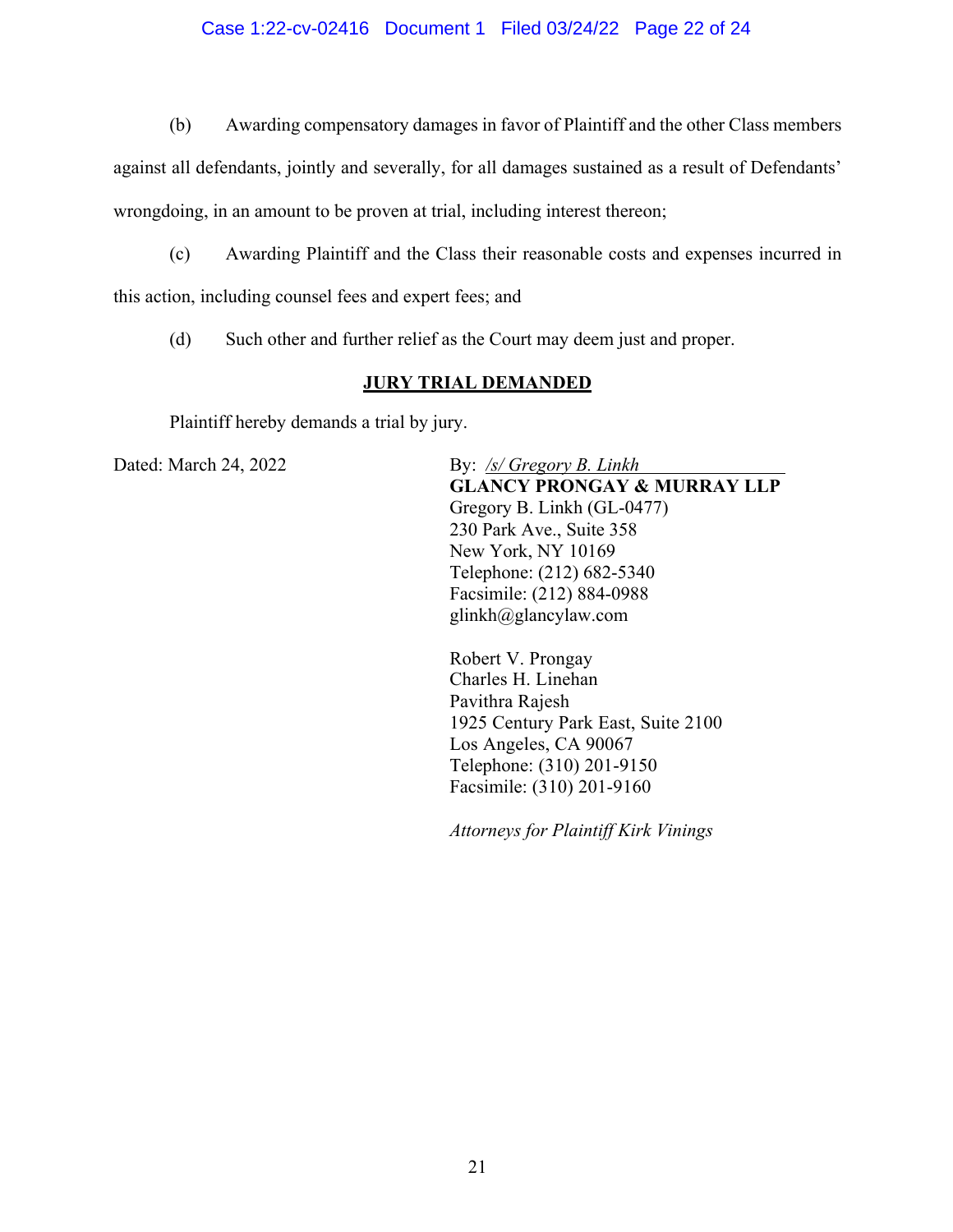# **SWORN CERTIFICATION OF PLAINTIFF VERTIV HOLDINGS CO (VRT) SECURITIES LITIGATION**

I, Kirk Vinings, certify that:

- 1. I have reviewed the Complaint, adopt its allegations, and authorize its filing and/or the filing of a lead plaintiff motion on my behalf.
- 2. I did not purchase the Vertiv Holdings Co securities that are the subject of this action at the direction of plaintiff's counsel or in order to participate in any private action arising under this title.
- 3. I am willing to serve as a representative party on behalf of a class and will testify at deposition and trial, if necessary.
- 4. My transactions in Vertiv Holdings Co securities during the period set forth in the Complaint are as follows:

(See attached transactions)

- 5. I have not sought to serve, nor served, as a representative party on behalf of a class under this title during the last three years, except for the following:
- 6. I will not accept any payment for serving as a representative party, except to receive my pro rata share of any recovery or as ordered or approved by the court, including the award to a representative plaintiff of reasonable costs and expenses (including lost wages) directly relating to the representation of the class.

I declare under penalty of perjury that the foregoing are true and correct statements.

 $\frac{1}{2}$  ,  $\frac{1}{2}$  ,  $\frac{1}{2}$  ,  $\frac{1}{2}$  ,  $\frac{1}{2}$  ,  $\frac{1}{2}$  ,  $\frac{1}{2}$  ,  $\frac{1}{2}$  ,  $\frac{1}{2}$  ,  $\frac{1}{2}$  ,  $\frac{1}{2}$  ,  $\frac{1}{2}$  ,  $\frac{1}{2}$  ,  $\frac{1}{2}$  ,  $\frac{1}{2}$  ,  $\frac{1}{2}$  ,  $\frac{1}{2}$  ,  $\frac{1}{2}$  ,  $\frac{1$ 3/16/2022

Date Kirk Vinings